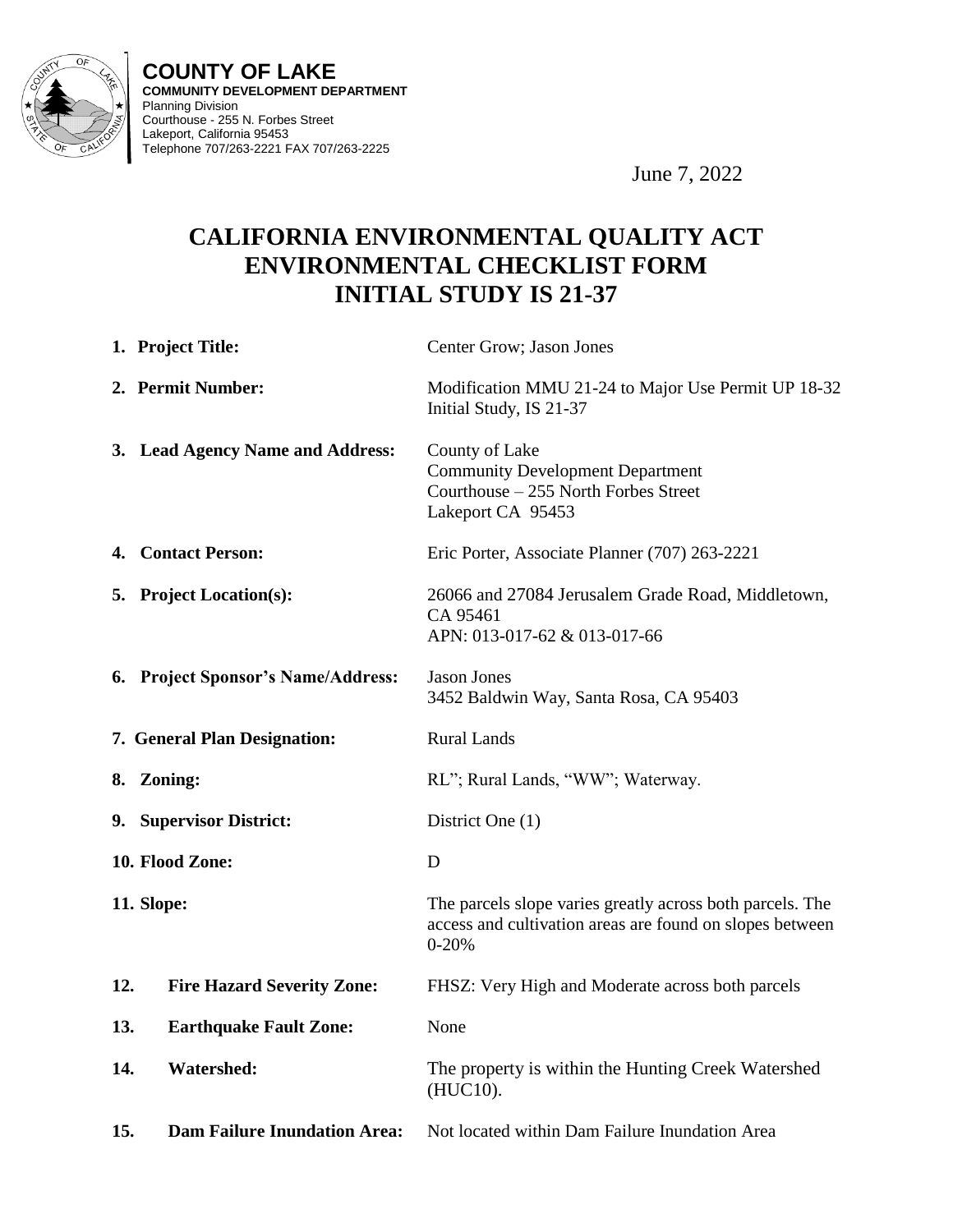#### **Parcel Size:** 79.6 Acres combined

# **16. Description of Project: (Describe the whole action involved, including but not limited to later phases of the project, and any secondary, support, or off-site features necessary for its implementation. Attach additional sheets if necessary).**

The applicant is request a major use permit for the cultivation of commercial cannabis. According to the Property Management Plan dated July 16, 2018, the proposal is accessible through an existing dirt access way located off of Jerusalem Road and will include the following:

- **Conversion of approved A – Type 3 "Outdoor"** cultivation area to one A-Type 3B "Mixed Light" cultivation area. Center Grow seeks to obtain a modification to a previously approved Major Use Permit for commercial cannabis cultivation. The prior approval allowed for 43,560 sq. ft. of canopy area with an undetermined cultivation area. The new **total cannabis cultivation area will 22,000 square feet and will be grown inside greenhouses.** The projected canopy area was not submitted to the County, but is typically about 70 to 80% of the total cultivation area.
- The proposed cultivation area will be surrounded by a 6-foot tall wire fence, with privacy mesh to screen the cultivation areas from any view
- Four  $(4)$  2, 500 gallon water storage tanks,
- Three (3) 15' x 7.5' prefabricated storage structures.
- Pesticides, Fertilizers, and hazardous materials including gasoline, diesel, and oil will be stored in the proposed Agricultural storage shed. Pesticides and fertilizers will be held within their manufacturer's original containers, which are within secondary containment structures. The flammable/petroleum products will be in state of California approved containers and within secondary containment that is separate from the pesticides and fertilizers. The storage sheds will be located within the fenced in cultivation area.
- Excess vegetated waste will be composted on site in a designated composting area in compliance with Title 14. It is estimated approximately 500 pounds of organics vegetative waste will be produced annually. The growing medium (soil) will be reused from the composted areas.
- Hours of operation are Monday through Saturday, 7:00 AM to 8:00 PM, for authorized staff, deliveries and pickups. The facility will be closed to public visitors.

*Construction Duration. The applicant has stated the following regarding site preparation and construction:*

- Ground disturbance activities will take place over a 6 to 8 week period.
- Materials and equipment will only be staged on previously disturbed areas (Area previously burned in the 2015 fires). No areas will be disturbed for the purpose of staging materials or equipment.
- Construction will occur during the weekends. No specific construction times were stated in the submitted materials.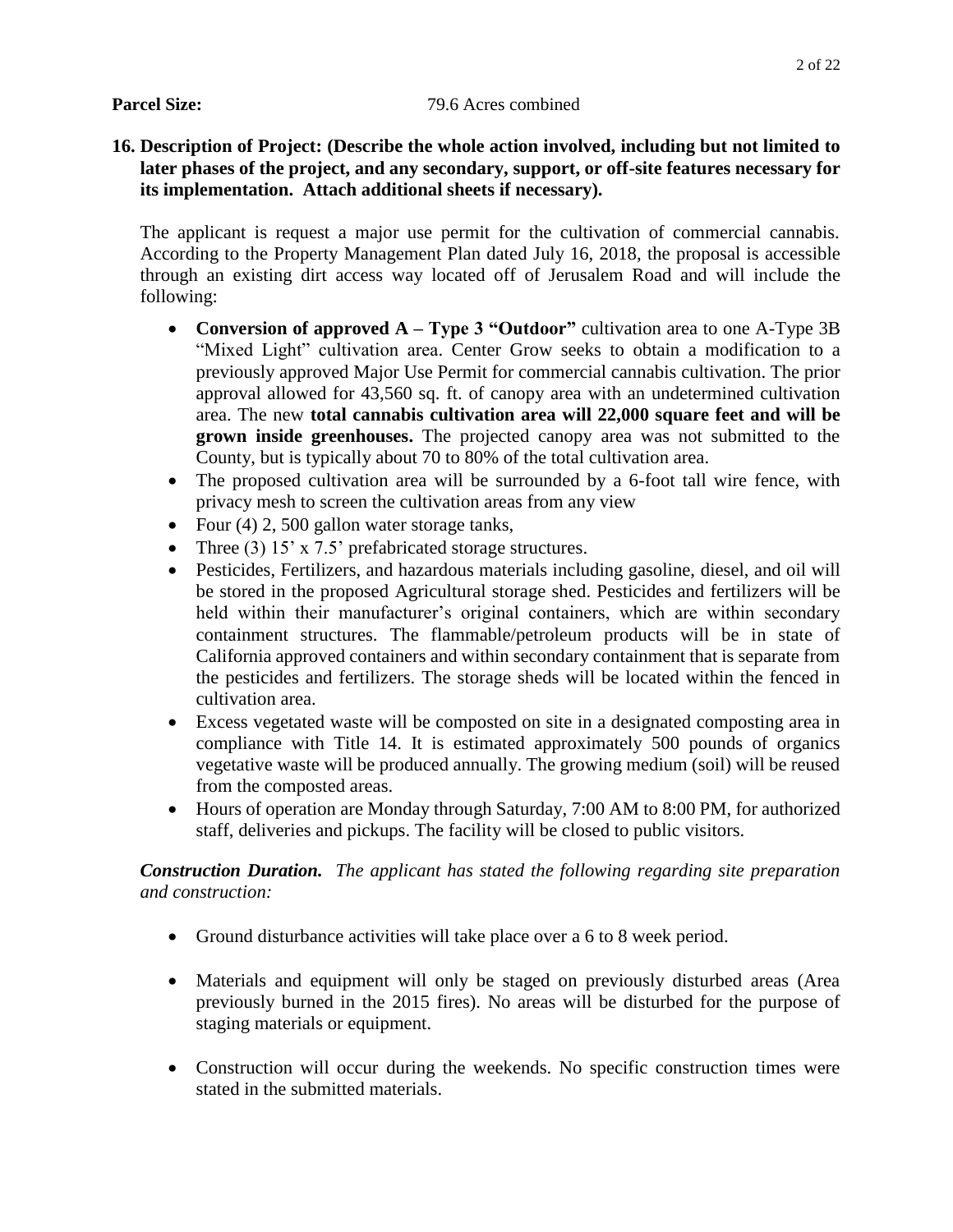- All construction activities, including engine warm-up, will be limited to Monday through Friday, between the hours of 7:00am and 7:00pm. Back-up beepers will be adjusted to the lowest allowable levels.
- All equipment will be maintained and operated in a manner that minimizes any spill or leak of hazardous materials. All equipment will only be refueled in locations more than 100 feet from surface water bodies, and any servicing of equipment will occur on an impermeable surface. In the event of a spill or leak, the contaminated soil will be stored, transported, and disposed of consistent with applicable local, state and federal regulations.

# **Aerial of Site and Immediate Vicinity**



*Source: Original Application Submitted by Applicant*

# **Zoning of Site and Vicinity**



*Source: Lake County GIS Mapping*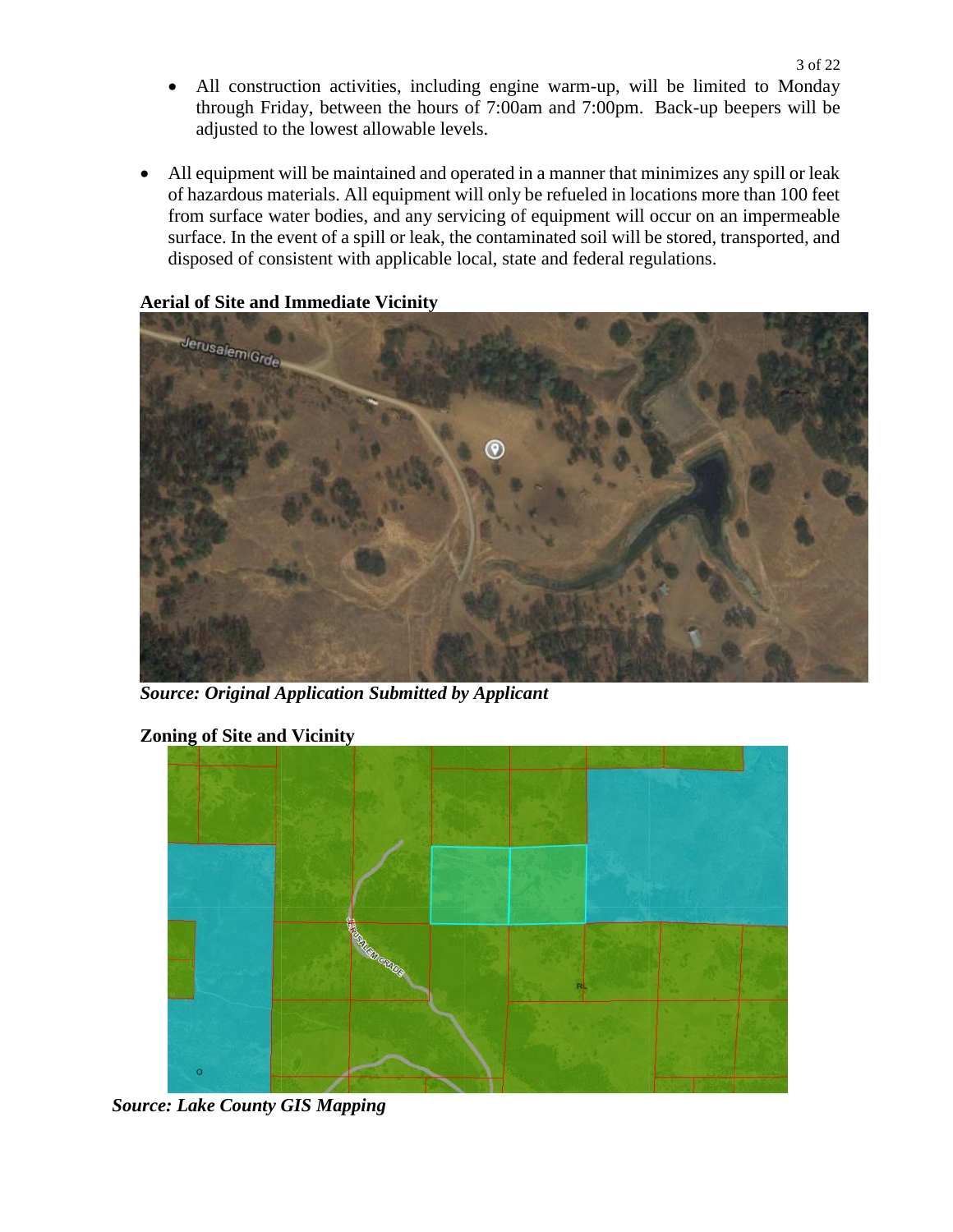# **17. Surrounding Land Uses and Setting: Briefly describe the project's surroundings:**

North: "RL" zoned properties. East: "O" Open land. South: "RL" land. West: "RL" land. Parcel sizes range from roughly 30 acres to over 200 acres. Most of the surrounding parcels are large vacant parcels, however there are a couple of homes/structures within the surrounding parcels.

#### **Other public agencies whose approval may be required (e.g., Permits, financing approval, or participation agreement.)**

Lake County Community Development Department Lake County Department of Environmental Health Lake County Air Quality Management District Lake County Department of Public Works Lake County Agricultural Commissioner Lake County Sheriff Department South Lake County Fire Protection District (CalFire) Central Valley Water Resource Control California Department of Forestry & Fire Protection (CalFire) California Department of Food and Agriculture (CalCannabis) California Department of Pesticides Regulations California Department of Public Health California Department of Consumers Affairs

**18. Have California Native American tribes traditionally and culturally affiliated with the project area requested consultation pursuant to Public Resources Code section 21080.3.1? if so, is there a plan for consultation that includes, for example, the determination of significance of impacts to tribal cultural resources, procedures regarding confidentiality, etc.?** Note: Conducting consultation early in the CEQA process allows tribal governments, lead agencies, and project proponents to discuss the level of environmental review, identify and address potential adverse impacts to tribal cultural resources, and reduce the potential for delay and conflict in the environmental review process. (See Public Resources Code section 21080.3.2.) Information may also be available from the California Native American Heritage Commission's Sacred Lands File per Public Resources Code section 5097.96 and the California Historical Resources Information System administered by the California Office of Historic Preservation. Please also note that Public Resources Code section 21082.3 (c) contains provisions specific to confidentiality.

Notice of this action was originally sent out on July 18, 2018 and again on November 29, 2019, and was sent to eleven tribes that are native to Lake County. Original tribal comments were received from the Middletown Rancheria tribe and from the Redwood Valley Pomo tribe. The Middletown Rancheria tribe expressed interest in the project, indicating that the vicinity was the location of historic activity; the tribe also stated that due to the lack of ground disturbance, they were not overly concerned about the impacts associated with the project.

A second notice was sent out on October 2, 2021 following the receipt of this modification application. None of the 11 notified tribes submitted comments to the County on the modification review.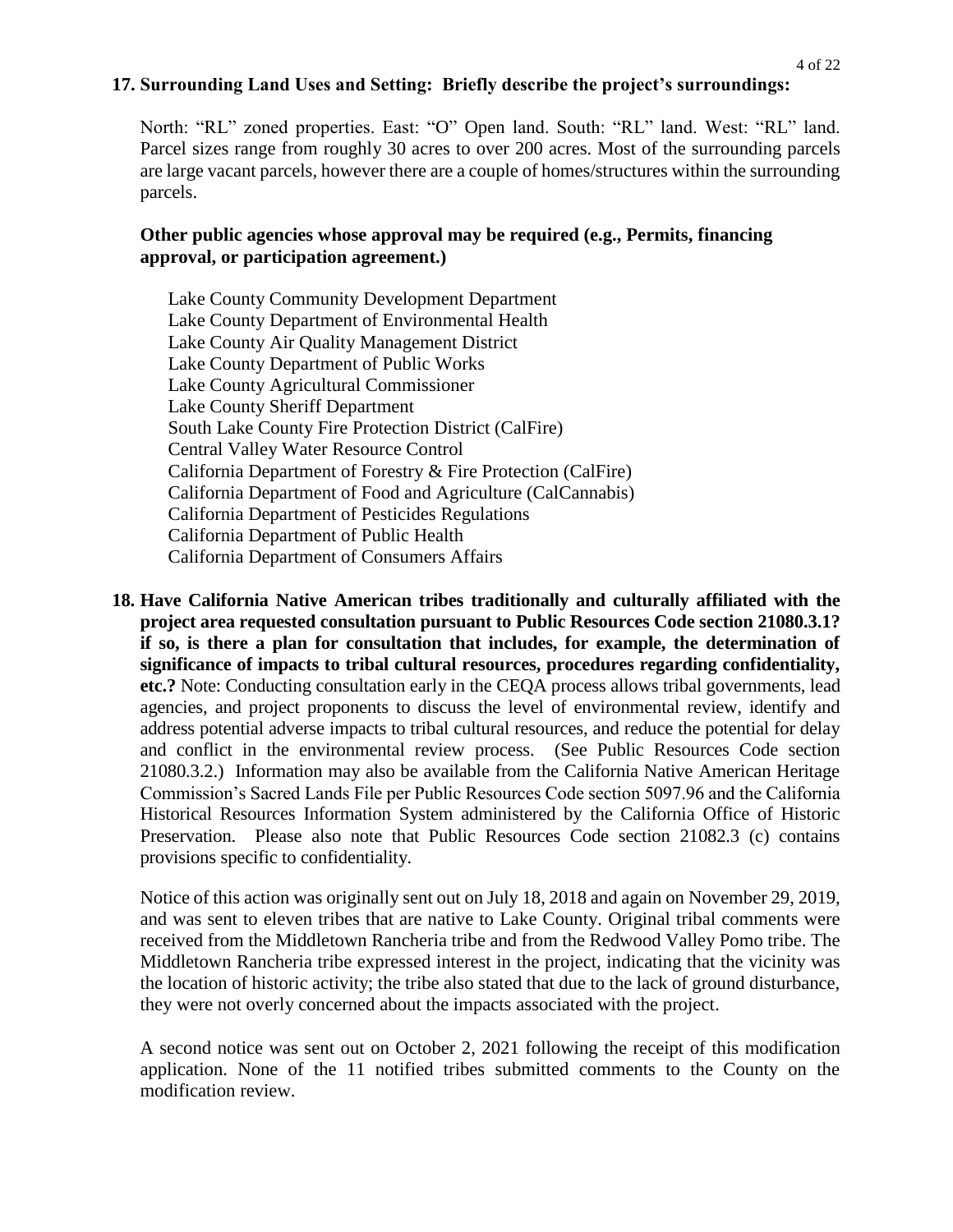| ⊠ | <b>Aesthetics</b>           |   | Greenhouse Gas Emissions      |               | Population / Housing                      |
|---|-----------------------------|---|-------------------------------|---------------|-------------------------------------------|
|   | Agriculture & Forestry      |   | Hazards & Hazardous Materials |               | <b>Public Services</b>                    |
| ⊠ | <b>Air Quality</b>          |   | Hydrology / Water Quality     | $\mathcal{L}$ | Recreation                                |
| ⊠ | <b>Biological Resources</b> |   | Land Use / Planning           |               | Transportation                            |
| ⊠ | <b>Cultural Resources</b>   |   | Mineral Resources             | ⊠             | <b>Tribal Cultural Resources</b>          |
|   | Geology / Soils             | ⊠ | <b>Noise</b>                  |               | Utilities / Service Systems               |
|   | Wildfire                    |   | Energy                        | ⊠             | <b>Mandatory Findings of Significance</b> |

### **DETERMINATION: (To be completed by the lead Agency)**. On the basis of this initial evaluation:

- ☐ I find that the proposed project COULD NOT have a significant effect on the environment, and a NEGATIVE DECLARATION will be prepared.
- $\boxtimes$  I find that although the proposed project could have a significant effect on the environment, there will not be a significant effect in this case because revisions in the project have been made by or agreed to by the project proponent. A MITIGATED NEGATIVE DECLARATION will be prepared.
- ☐ I find that the proposed project MAY have a significant effect on the environment, and an ENVIRONMENTAL IMPACT REPORT is required.
- $\Box$  I find that the proposed project MAY have a "potentially significant impact" or "potentially significant unless mitigated" impact on the environment, but at least one effect 1) has been adequately analyzed in an earlier document pursuant to applicable legal standards, and 2) has been addressed by mitigation measures based on the earlier analysis as described on attached sheets. An ENVIRONMENTAL IMPACT REPORT is required, but it must analyze only the effects that remain to be addressed.
- $\Box$  I find that although the proposed project could have a significant effect on the environment, because all potentially significant effects (a) have been analyzed adequately in an earlier EIR or NEGATIVE DECLARATION pursuant to applicable standards and (b) have been avoided or mitigated pursuant to that earlier EIR or NEGATIVE DECLARATION, including revisions or mitigation measures that are imposed upon the proposed project, nothing further is required.

Initial Study Prepared By: Eric Porter, Associate Planner

 $5$  stat

SIGNATURE

Date: 6-7-2022

5 of 22

Mary Darby, Director Community Development Department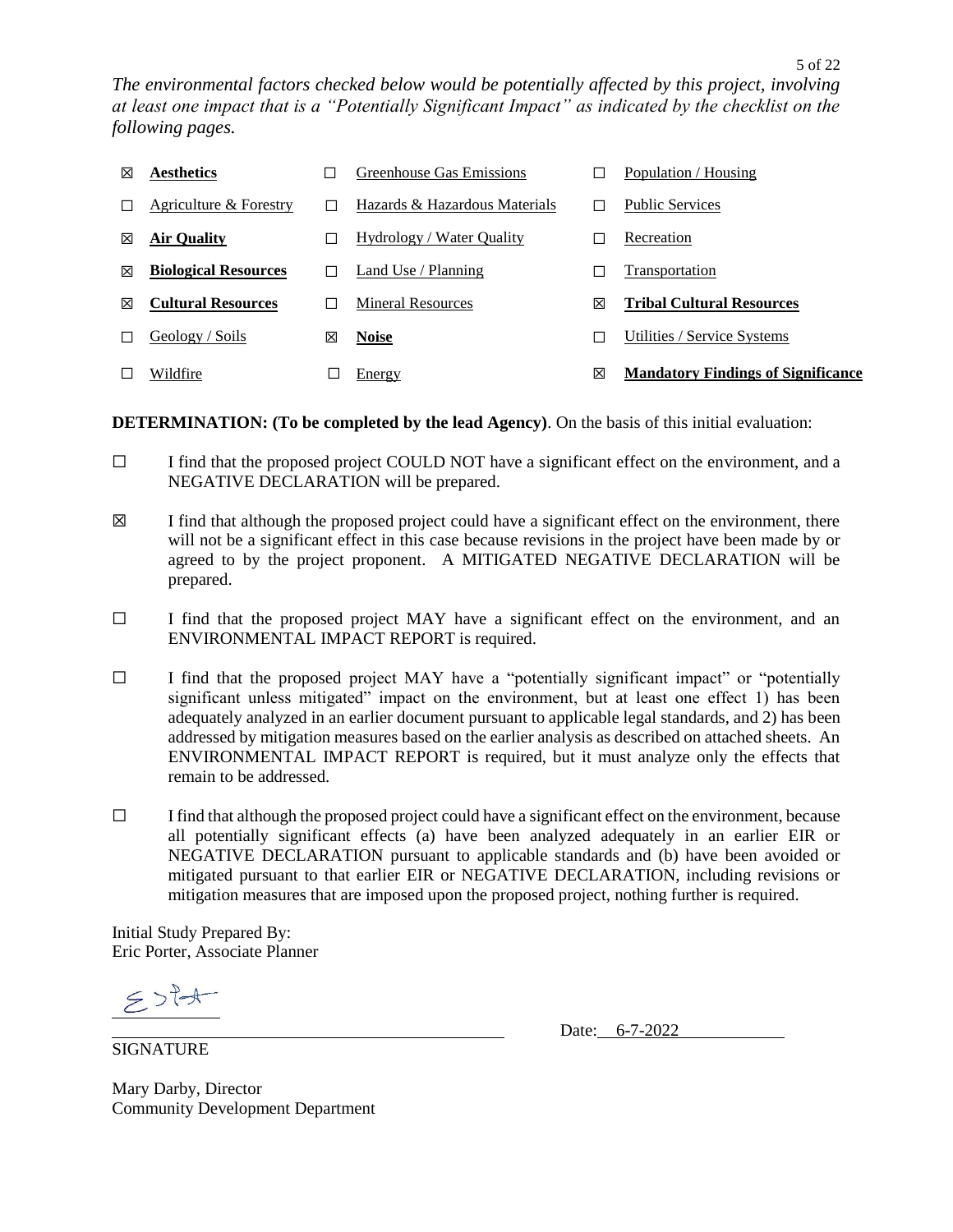#### **SECTION 1 - EVALUATION OF ENVIRONMENTAL IMPACTS**:

- 1) A brief explanation is required for all answers except "No Impact" answers that are adequately supported by the information sources a lead agency city in parentheses following each question. A "No Impact" answer is adequately supported if the referenced information sources show that the impact simply does not apply to projects like the one involved (e.g., the project falls outside a fault rupture zone). A "No Impact" answer should be explained where it is based on project-specific factors as well as general standards (e.g., the project will not expose sensitive receptors to pollutants, based on a project-specific screening analysis).
- 2) All answers must take account of the whole action involved, including off-site as well as on-site, cumulative as well as project-level, indirect as well as direct, and construction as well as operational impacts.
- 3) Once the lead agency has determined that a particular physical impact may occur, and then the checklist answers must indicate whether the impact is potentially significant, less than significant with mitigation, or less than significant. "Potentially Significant Impact" is appropriate if there is substantial evidence that an effect may be significant. If there are one or more "Potentially Significant Impact" entries when the determination is made, an EIR is required.
- 4) "Negative Declaration: Less Than Significant With Mitigation Incorporated" applies where the incorporation of mitigation measures has reduced an effect from "Potentially Significant Impact" to a "Less Than Significant Impact." The lead agency must describe the mitigation measures, and briefly explain how they reduce the effect to a less than significant level (mitigation measures from Section XVII, "Earlier Analyses," may be cross-referenced).
- 5) Earlier analyses may be used where, pursuant to the tiering, program EIR, or other CEQA process, an effect has been adequately analyzed in an earlier EIR or negative declaration. Section  $15063(c)(3)(D)$ . In this case, a brief discussion should identify the following:
	- a) Earlier Analysis Used. Identify and state where they are available for review.
	- b) Impacts Adequately Addressed. Identify which effects from the above checklist were within the scope of and adequately analyzed in an earlier document pursuant to applicable legal standards, and state whether such effects were addressed by mitigation measures based on the earlier analysis.
	- c) Mitigation Measures. For effects that are "Less than Significant with Mitigation Measures Incorporated," describe the mitigation measures which were incorporated or refined from the earlier document and the extent to which they address site-specific conditions for the project.
- 6) Lead agencies are encouraged to incorporate into the checklist references to information sources for potential impacts (e.g., general plans, zoning ordinances). Reference to a previously prepared or outside document should, where appropriate, include a reference to the page or pages where the statement is substantiated.
- 7) Supporting Information Sources: A source list should be attached, and other sources used or individuals contacted should be cited in the discussion.
- 8) This is only a suggested form, and lead agencies are free to use different formats; however, lead agencies should normally address the questions from this checklist that are relevant to a project's environmental effects in whatever format is selected.
- 9) The explanation of each issue should identify:
	- a) the significance criteria or threshold, if any, used to evaluate each question; and
	- b) the mitigation measure identified, if any, to reduce the impact to less than significance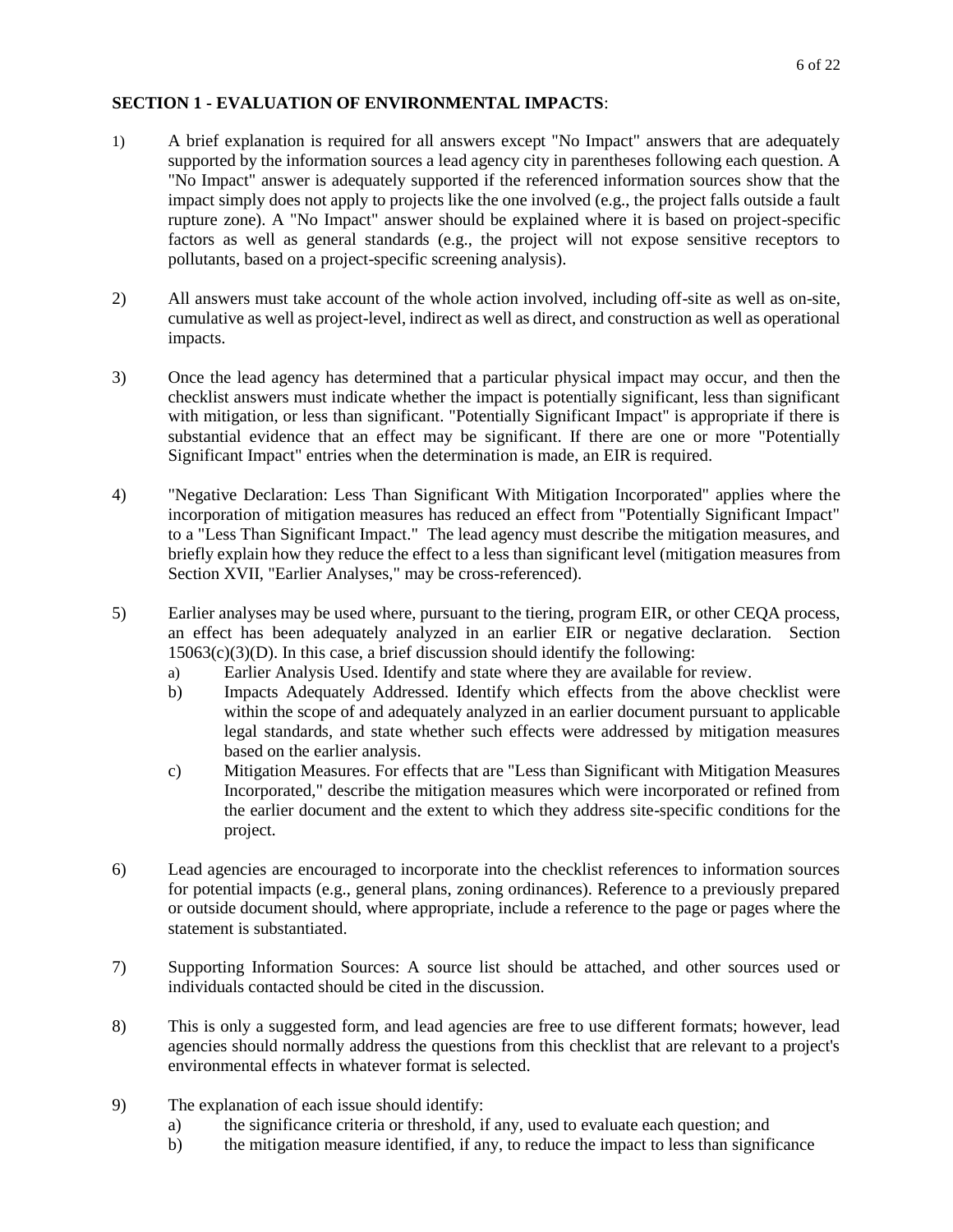# **KEY: 1 = Potentially Significant Impact**

- **2 = Less Than Significant with Mitigation Incorporation**
- **3 = Less Than Significant Impact**
- **4 = No Impact**

| <b>IMPACT</b><br><b>CATEGORIES*</b>                                                                                                                                                                                                                                             | $\mathbf{1}$ | $\overline{2}$ | 3              | $\overline{\mathbf{4}}$ | All determinations need explanation.<br>Reference to documentation, sources, notes and<br>correspondence.                                                                                                                                                                                                                                                                                                                                                                                                                                                 | <b>Source</b><br>Number** |  |  |  |  |  |
|---------------------------------------------------------------------------------------------------------------------------------------------------------------------------------------------------------------------------------------------------------------------------------|--------------|----------------|----------------|-------------------------|-----------------------------------------------------------------------------------------------------------------------------------------------------------------------------------------------------------------------------------------------------------------------------------------------------------------------------------------------------------------------------------------------------------------------------------------------------------------------------------------------------------------------------------------------------------|---------------------------|--|--|--|--|--|
| <b>AESTHETICS</b><br>L.<br>Would the project:                                                                                                                                                                                                                                   |              |                |                |                         |                                                                                                                                                                                                                                                                                                                                                                                                                                                                                                                                                           |                           |  |  |  |  |  |
| a) Have a substantial adverse<br>effect on a scenic vista?                                                                                                                                                                                                                      |              |                | $\mathbf X$    |                         | The project site is located in a rural area of the County and is<br>protected by the surrounding topography and dense vegetation<br>which acts as a natural screen. The cultivation area is not<br>visible from any public roads. Therefore, the proposed use<br>would not have a substantial adverse effect on a scenic vista.<br><b>Less than Significant Impact</b>                                                                                                                                                                                    | 1, 2, 3, 4, 6,<br>9       |  |  |  |  |  |
| b) Substantially damage scenic<br>resources, including, but not<br>limited to, trees, rock<br>outcroppings, and historic<br>buildings within a state scenic<br>highway?                                                                                                         |              |                | $\overline{X}$ |                         | The topography of the property coupled by its remote location<br>will make the cultivation site, including the greenhouses,<br>difficult to see from any public spaces or neighboring lots. No<br>trees will be removed (the site was prepared in 2017 for<br>medicinal marijuana cultivation). No rock formations or<br>historic buildings are on the site.<br><b>Less Than Significant Impact</b>                                                                                                                                                       | 1, 2, 3, 4, 6,<br>9       |  |  |  |  |  |
| c) Substantially degrade the<br>existing visual character or quality<br>of public views the site and its<br>surroundings? If the project is in<br>an urbanized area, would the<br>project conflict with applicable<br>zoning and other regulations<br>governing scenic quality? |              |                | $\mathbf X$    |                         | The proposed use would occur on a portion of the project<br>parcel that was impacted by the Valley Fire of 2015. Minimal<br>site preparation is needed for the greenhouses. The site is not<br>located within an urbanized area, and the site is not visible<br>from any public roads. Therefore, the proposed use will not<br>substantially degrade the existing visual character or quality of<br>public views from the site or its surrounding,<br><b>Less Than Significant Impact</b>                                                                 | 1, 2, 3, 4, 6,<br>9       |  |  |  |  |  |
| d) Create a new source of<br>substantial light or glare which<br>would adversely affect day or<br>nighttime views in the area?                                                                                                                                                  |              | $\mathbf X$    |                |                         | The project has some potential to create additional light and/or<br>glare through exterior security lighting.<br><b>Mitigation measure:</b><br>AES-1: All greenhouses incorporating artificial lighting shall<br>be equipped with blackout film/material to be used at night<br>for maximum light blockage to lessen the impact on the<br>surrounding parcels and the dark skies. Applicant shall<br>submit a <b>Blackout Film/Materials Plan</b> to the Community<br>Development Department for review and approval prior to<br>issuance of any permits. | 1, 2, 3, 4, 5,<br>6, 9    |  |  |  |  |  |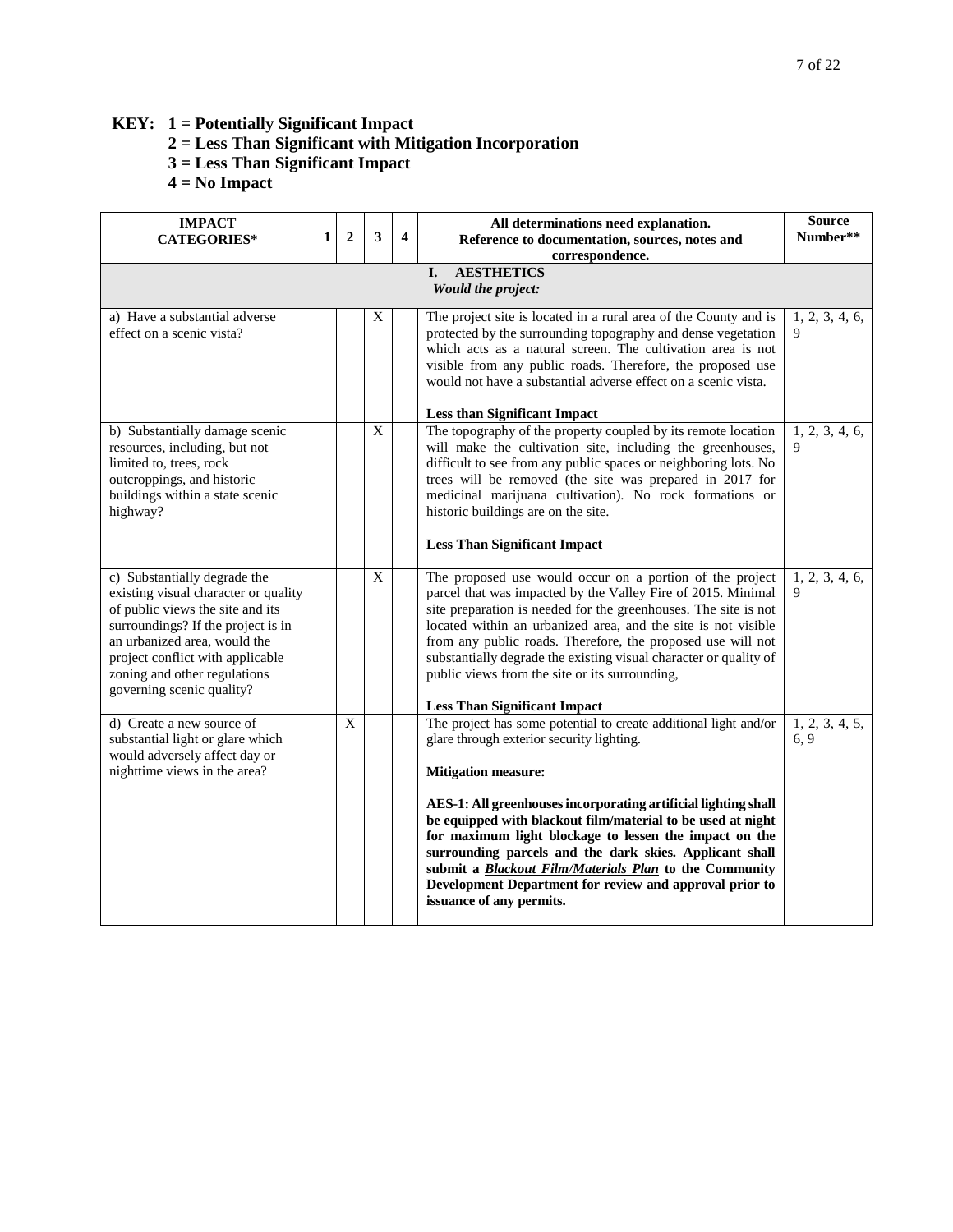#### II. **AGRICULTURE AND FORESTRY RESOURCES**

*In determining whether impacts to agricultural resources are significant environmental effects, lead agencies may refer to the California Agricultural Land Evaluation and Site Assessment Model (1997) prepared by the California Dept. of Conservation as an optional model to use in assessing impacts on agriculture and farmland.**In determining whether impacts to forest resources, including timberland, are significant environmental effects, lead agencies may refer to information compiled by the California Department of Forestry and Fire Protection regarding the state's inventory of forest land, including the Forest and Range Assessment Project and the Forest Legacy Assessment Project; and forest carbon measurement methodology provided in Forest* 

#### *protocols adopted by the California Air Resources Board.*

*Would the project:*

| a) Convert Prime Farmland,<br>Unique Farmland, or Farmland of<br>Statewide Importance (Farmland),<br>as shown on the maps prepared<br>pursuant to the Farmland Mapping<br>and Monitoring Program of the<br>California Resources Agency, to<br>non-agricultural use?                                                     |             | X           | The project parcel is mapped as "Grazing Land" and "Other<br>Land" There is approximately 60 acres of Grazing Land and<br>approximately 20 acres of "Other Land". According to the<br>Property Management Plan, there would be no impact on lands<br>designated for Agricultural use/farming.<br>No Impact                                                                                                                                                                                                                                                                                                                                                                                                                                                                                                                                                                          | 1, 2, 3, 4, 5,<br>7, 8, 11, 13       |
|-------------------------------------------------------------------------------------------------------------------------------------------------------------------------------------------------------------------------------------------------------------------------------------------------------------------------|-------------|-------------|-------------------------------------------------------------------------------------------------------------------------------------------------------------------------------------------------------------------------------------------------------------------------------------------------------------------------------------------------------------------------------------------------------------------------------------------------------------------------------------------------------------------------------------------------------------------------------------------------------------------------------------------------------------------------------------------------------------------------------------------------------------------------------------------------------------------------------------------------------------------------------------|--------------------------------------|
| b) Conflict with existing zoning<br>for agricultural use, or a<br>Williamson Act contract?                                                                                                                                                                                                                              |             | X           | No conflicts with existing agricultural uses in the vicinity will<br>occur with this project.<br><b>No Impact</b>                                                                                                                                                                                                                                                                                                                                                                                                                                                                                                                                                                                                                                                                                                                                                                   | 1, 2, 3, 4, 5,<br>7, 8, 11, 13       |
| c) Conflict with existing zoning<br>for, or cause rezoning of, forest<br>land (as defined in Public<br>Resources Code section 12220(g)),<br>timberland (as defined by Public<br>Resources Code section 4526), or<br>timberland zoned Timberland<br>Production (as defined by<br>Government Code section<br>$51104(g)$ ? |             | $\mathbf X$ | The proposed use will not conflict with existing zoning, or cause<br>rezoning of forest land, timberland, or timber production as<br>defined by the Government Code.<br>No Impact                                                                                                                                                                                                                                                                                                                                                                                                                                                                                                                                                                                                                                                                                                   | 1, 2, 3, 4, 5,<br>7, 8, 11, 13       |
| d) Result in the loss of forest land<br>or conversion of forest land to<br>non-forest use?                                                                                                                                                                                                                              |             | X           | The project would not result in the loss or conversion of forest<br>land to a non-forest use.<br>No Impact                                                                                                                                                                                                                                                                                                                                                                                                                                                                                                                                                                                                                                                                                                                                                                          | 1, 2, 3, 4, 5,<br>7, 8, 11, 13       |
| e) Involve other changes in the<br>existing environment which, due<br>to their location or nature, could<br>result in conversion of Farmland,<br>to non-agricultural use or<br>conversion of forest land to non-<br>forest use?                                                                                         |             | X           | As proposed, this project would not induce changes to existing<br>farmland that would result in its conversion to non-agricultural<br>use.<br>No Impact                                                                                                                                                                                                                                                                                                                                                                                                                                                                                                                                                                                                                                                                                                                             | 1, 2, 3, 4, 5,<br>7, 8, 11, 13       |
|                                                                                                                                                                                                                                                                                                                         |             |             | III.<br><b>AIR QUALITY</b><br>Where available, the significance criteria established by the applicable air quality management or air pollution control district may<br>be relied upon to make the following determinations.<br>Would the project:                                                                                                                                                                                                                                                                                                                                                                                                                                                                                                                                                                                                                                   |                                      |
| a) Conflict with or obstruct<br>implementation of the applicable<br>air quality plan?                                                                                                                                                                                                                                   | $\mathbf X$ |             | The project has some potential to result in short- and long-term<br>air quality impacts. Dust and fumes may be released as a result<br>of site preparation / construction of fencing, preparation of the<br>cultivation area; and vehicular traffic, including small delivery<br>vehicles would be contributors during and after site preparation<br>/ construction. Odors generated by the plants, particularly<br>during harvest season, will be mitigated through passive means<br>(separation distance), and active means such as planting native<br>flowering vegetation surrounding the entire cultivation area<br>(Odor Control Plan). Additionally, implementation of<br>mitigation measures below would further reduce air quality<br>impacts to less than significant. Less Than Significant with the<br>incorporated Mitigation Measures.<br><b>Mitigation measures:</b> | 1, 3, 4, 5,<br>10, 21, 24,<br>31, 36 |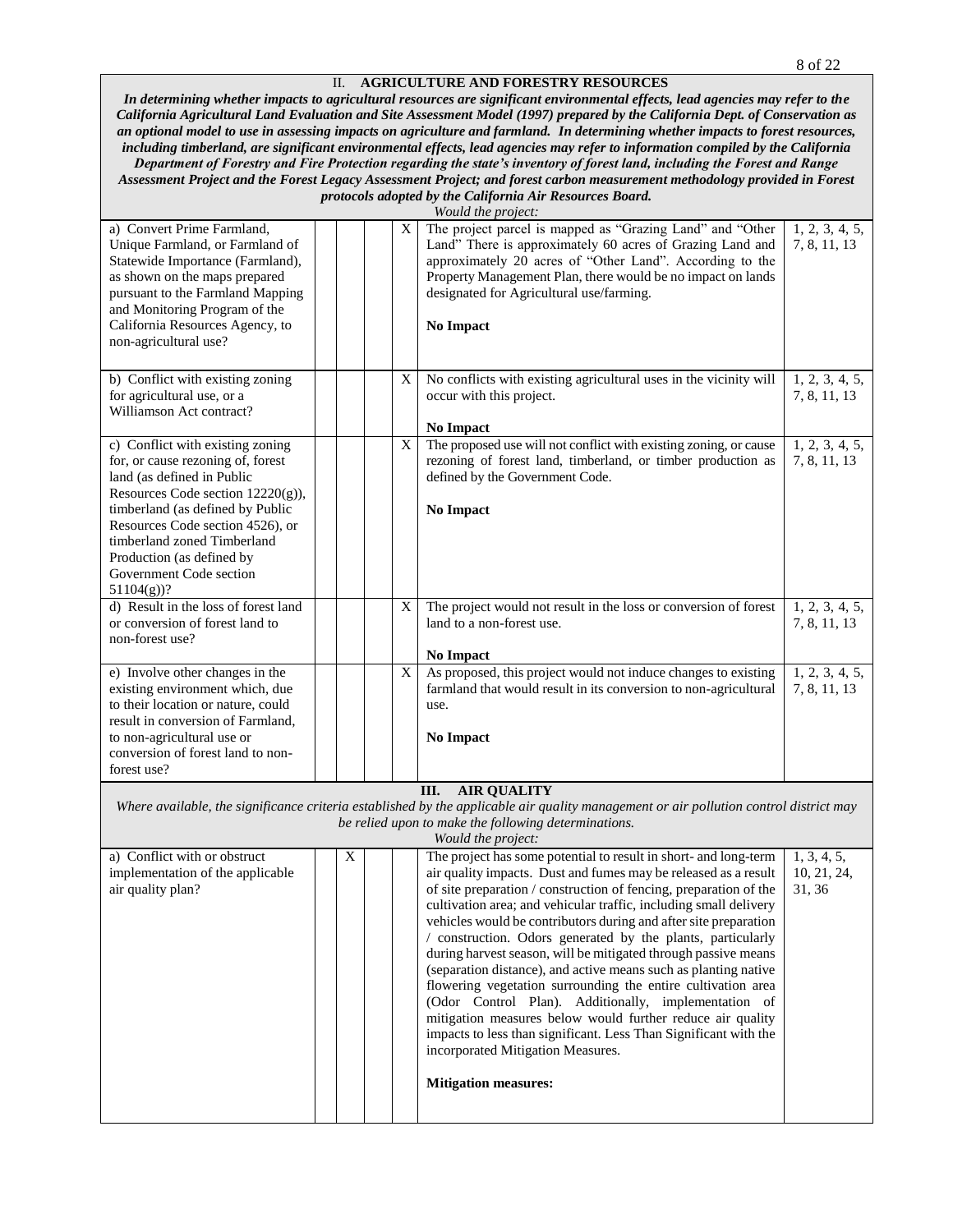|                                                                                                                                                          |   |                         |                                                                                                                                                                                                                                                                                                                                                                      | 9 of 22                              |
|----------------------------------------------------------------------------------------------------------------------------------------------------------|---|-------------------------|----------------------------------------------------------------------------------------------------------------------------------------------------------------------------------------------------------------------------------------------------------------------------------------------------------------------------------------------------------------------|--------------------------------------|
|                                                                                                                                                          |   |                         | AQ-1: All Mobile diesel equipment used for construction<br>and/or maintenance shall be compliance with State<br>registration requirements. Portable and stationary diesel<br>powered equipment must meet the requirements of the State<br>Air Toxic Control Measures for CI engines as well as Lake<br><b>County Noise Emission Standards.</b>                       |                                      |
|                                                                                                                                                          |   |                         | <b>AQ-2:</b> Construction and/or work practices that involve<br>masonry, gravel, grading activities, vehicular and fugitive<br>dust shall be managed by use of water or other acceptable<br>dust palliatives to mitigate dust generation during and<br>after site development.                                                                                       |                                      |
|                                                                                                                                                          |   |                         | <b>AQ-3:</b> The applicant shall maintain records of all hazardous<br>or toxic materials used, including a Material Safety Data<br>Sheet (MSDS) for all volatile organic compounds utilized,<br>including cleaning materials to the Lake County Air Quality<br><b>Management District.</b>                                                                           |                                      |
|                                                                                                                                                          |   |                         | AQ-4: All vegetation during site development shall be<br>chipped and spread for ground cover and/or erosion control.<br>The burning of vegetation, construction debris, including<br>waste material is prohibited.                                                                                                                                                   |                                      |
|                                                                                                                                                          |   |                         | AQ-5: The applicant shall have the primary access and<br>parking areas surfaced with chip seal, asphalt or an<br>equivalent all weather surfacing to reduce fugitive dust<br>generation. The use of white rock as a road base or surface<br>material for travel routes and/or parking areas is<br>prohibited.                                                        |                                      |
|                                                                                                                                                          |   |                         | <b>AQ-6:</b> All areas subject infrequent use of driveways, over<br>flow parking, etc., shall be surfaced with gravel. Applicant<br>shall regularly use and/or maintain graveled area to reduce<br>fugitive dust generations.                                                                                                                                        |                                      |
| b) Violate any air quality standard<br>or result in a cumulatively<br>considerable net increase in an<br>existing or projected air quality<br>violation? |   | $\mathbf X$             | The County of Lake is in attainment of state and federal<br>ambient air quality standards.<br><b>Less than Significant Impact</b>                                                                                                                                                                                                                                    | 1, 3, 4, 5,<br>10, 21, 24,<br>31, 36 |
| c) Expose sensitive receptors to<br>substantial pollutant<br>concentrations?                                                                             |   | $\overline{\mathbf{X}}$ | The greenhouses will use carbon filtration systems, which will<br>minimize pollutant concentrations that would otherwise be<br>emitted by the cannabis plants. Pollutants associated with site<br>preparation will be limited to equipment exhaust and ground<br>disturbance during site preparation for the structures, and only<br>for a limited duration of time. | 1, 3, 4, 5, 10,<br>21, 24, 31,<br>36 |
| d) Result in substantial emissions                                                                                                                       | X |                         | <b>Less than Significant Impact</b><br>Sensitive receptors in the area include adjacent and nearby                                                                                                                                                                                                                                                                   | 1, 2, 3, 4, 5,                       |
| (such as odors or dust) adversely<br>affecting a substantial number of<br>people?                                                                        |   |                         | residents. The nearest off-premises house is roughly 1,500 feet<br>away from the edge of the cultivation area. Odor control<br>measures will be used via carbon filtration systems inside the<br>greenhouses, which are setback a significant distance from the<br>nearest off-site dwellings.                                                                       | 10, 21, 24,<br>31, 36                |
|                                                                                                                                                          |   |                         | Vehicle generated dust is a potential concern during day to day<br>operations. The following mitigation measure is added to help<br>traffic-related on-site dust:                                                                                                                                                                                                    |                                      |
|                                                                                                                                                          |   |                         | <b>Mitigation measure:</b>                                                                                                                                                                                                                                                                                                                                           |                                      |
|                                                                                                                                                          |   |                         | AQ-7: No more than a maximum speed limit of 15 mph will<br>be permitted.                                                                                                                                                                                                                                                                                             |                                      |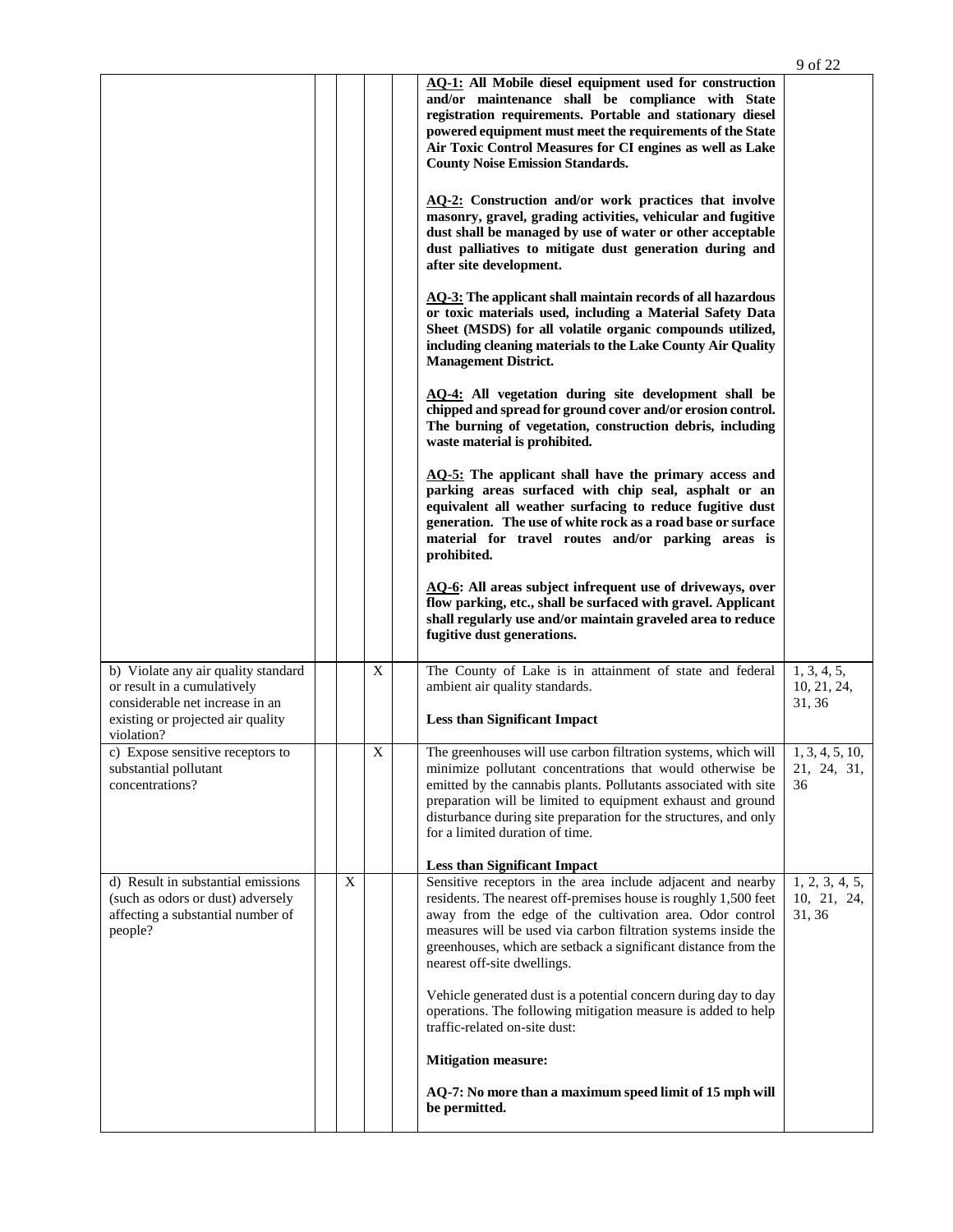|                                                                                                                                                                                                                                                                                                                                          |   |     |                                                                                                                                                                                                                                                                                                                                                                                                                                                                                                                                                                                                                                                                                                                                                                                                                                                                                                                                                                                                                                                                                                                                                                                                                                                                                                                                                                                                                                                                                                                                                        | 10 of 22                                                                         |
|------------------------------------------------------------------------------------------------------------------------------------------------------------------------------------------------------------------------------------------------------------------------------------------------------------------------------------------|---|-----|--------------------------------------------------------------------------------------------------------------------------------------------------------------------------------------------------------------------------------------------------------------------------------------------------------------------------------------------------------------------------------------------------------------------------------------------------------------------------------------------------------------------------------------------------------------------------------------------------------------------------------------------------------------------------------------------------------------------------------------------------------------------------------------------------------------------------------------------------------------------------------------------------------------------------------------------------------------------------------------------------------------------------------------------------------------------------------------------------------------------------------------------------------------------------------------------------------------------------------------------------------------------------------------------------------------------------------------------------------------------------------------------------------------------------------------------------------------------------------------------------------------------------------------------------------|----------------------------------------------------------------------------------|
|                                                                                                                                                                                                                                                                                                                                          |   |     | As described in Section III (a) above, with <b>implementation of</b>                                                                                                                                                                                                                                                                                                                                                                                                                                                                                                                                                                                                                                                                                                                                                                                                                                                                                                                                                                                                                                                                                                                                                                                                                                                                                                                                                                                                                                                                                   |                                                                                  |
|                                                                                                                                                                                                                                                                                                                                          |   |     | mitigation measures AQ-1 through AQ-7 will reduce<br>impacts to less than significant.                                                                                                                                                                                                                                                                                                                                                                                                                                                                                                                                                                                                                                                                                                                                                                                                                                                                                                                                                                                                                                                                                                                                                                                                                                                                                                                                                                                                                                                                 |                                                                                  |
|                                                                                                                                                                                                                                                                                                                                          |   | IV. | <b>BIOLOGICAL RESOURCES</b><br>Would the project:                                                                                                                                                                                                                                                                                                                                                                                                                                                                                                                                                                                                                                                                                                                                                                                                                                                                                                                                                                                                                                                                                                                                                                                                                                                                                                                                                                                                                                                                                                      |                                                                                  |
| a) Have a substantial adverse<br>effect, either directly or through<br>habitat modifications, on any<br>species identified as a candidate,<br>sensitive, or special status species<br>in local or regional plans, policies,<br>or regulations, or by the California<br>Department of Fish and Game or<br>U.S. Fish and Wildlife Service? | X |     | According to the application material submitted, Center Grow<br>conducted a biological site survey with the assistance of the<br>North Coast Resource Center in June, 2018. The project has<br>the potential to affect nesting birds in areas of high tree density,<br>and the oak trees in the surrounding area provide a potential<br>nesting habitat. The applicant, in consultation with a registered<br>biologist, will protect any active nests with a 50 to 100-foot<br>buffer. The project will maintain all existing and naturally<br>occurring vegetative cover and does not propose the removal<br>of any vegetation.<br>The modification area will occur in the same area originally<br>surveyed during the 2018 Biological Survey done for the site.<br>The site had been burned in the 2015 Valley Fire, and much of<br>the potential habitat had been burned at that time.<br>The Biological Survey submitted recommended the<br>implementation of mitigation measures, shown below, which<br>would further reduce impacts to less than significant levels.<br><b>Mitigation Measures:</b><br>BIO-1: A qualified biologist will conduct a breeding bird<br>survey no more than 14 days prior to any project activities,<br>including any ground disturbance that occurs within the<br>breeding season (February 1 through August 31). If active<br>nests are found close enough to the study to affect breeding<br>success, the biologist will create an appropriate exclusion<br>zone around the nest based upon species requirements. | 1, 2, 3, 4, 5,<br>11, 12, 13,<br>16, 17, 21,<br>24, 29, 30,<br>31, 32, 33,<br>34 |
|                                                                                                                                                                                                                                                                                                                                          |   |     | BIO-2: Prior to construction all workers on the crew shall<br>be trained by a qualified biologist as to the sensitivity of the<br>turtle potentially occurring in the project area.<br>BIO-3: Hazardous materials such as fuels, oils, solvents,<br>etc., will be stored in sealable containers in a designated<br>location at least 200 feet from all aquatic habitats. All<br>fueling and staging of equipment will occur at least 200 feet<br>from any aquatic habitat. All equipment will be maintained<br>such that there will be no leaks of automotive fluids such as<br>gasoline, oils or solvents.                                                                                                                                                                                                                                                                                                                                                                                                                                                                                                                                                                                                                                                                                                                                                                                                                                                                                                                                            |                                                                                  |
|                                                                                                                                                                                                                                                                                                                                          |   |     | Less than Significant Impact with mitigation measures<br>BIO-1 through BIO-3 incorporated.                                                                                                                                                                                                                                                                                                                                                                                                                                                                                                                                                                                                                                                                                                                                                                                                                                                                                                                                                                                                                                                                                                                                                                                                                                                                                                                                                                                                                                                             |                                                                                  |
| b) Have a substantial adverse<br>effect on any riparian habitat or<br>other sensitive natural community<br>identified in local or regional<br>plans, policies, and regulations or<br>by the California Department of<br>Fish and Game or U.S. Fish and<br>Wildlife Service?                                                              | X |     | The Biological Study identified three (3) distinct habitats on<br>the subject site; (1) Woodland / Madrone Forest; (2) Chaparral,<br>and (3) Mixed Riparian Forest. The Study identified mitigation<br>measures which are incorporated into this document as<br>Mitigation Measures BIO-1 through BIO-3.<br>Less than Significant Impact with mitigation measures                                                                                                                                                                                                                                                                                                                                                                                                                                                                                                                                                                                                                                                                                                                                                                                                                                                                                                                                                                                                                                                                                                                                                                                      | 1, 2, 3, 4, 5,<br>11, 12, 13,<br>16, 17, 29,<br>30, 31, 32,<br>33, 34            |
| c) Have a substantial adverse                                                                                                                                                                                                                                                                                                            |   | X   | BIO-1 through BIO-3.<br>The site contains no state or federally protected wetlands.                                                                                                                                                                                                                                                                                                                                                                                                                                                                                                                                                                                                                                                                                                                                                                                                                                                                                                                                                                                                                                                                                                                                                                                                                                                                                                                                                                                                                                                                    | 1, 2, 3, 4, 5,                                                                   |
| effect on state or federally<br>protected wetlands (including, but<br>not limited to, marsh, vernal pool,<br>coastal, etc.) through direct                                                                                                                                                                                               |   |     | <b>Less than Significant Impact</b>                                                                                                                                                                                                                                                                                                                                                                                                                                                                                                                                                                                                                                                                                                                                                                                                                                                                                                                                                                                                                                                                                                                                                                                                                                                                                                                                                                                                                                                                                                                    | 11, 12, 13,<br>16, 17, 21,<br>24, 29, 30,<br>31, 32, 33,<br>34                   |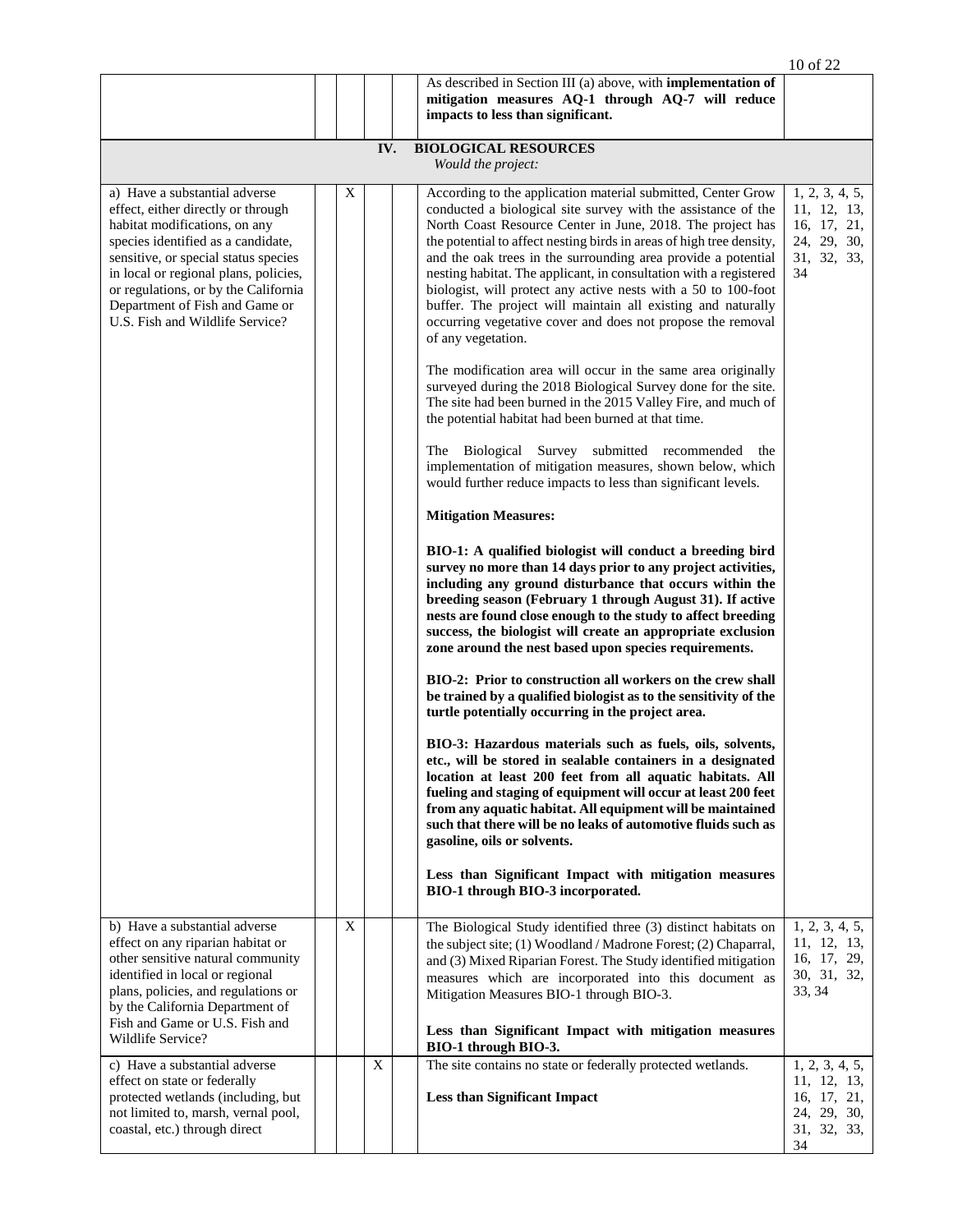| removal, filling, hydrological<br>interruption, or other means?                                                                                                                                                                                      |   |    |                                                                                                                                                                                                                                                                                                                                                                                                                                                                                                                                                                                                                                                                                                                                                                                                                                                                                                                                                                                                                                                                                                                                                                                                                                                                                                                                                                                                                                                                                                                                                                                                                                                                                                                                                                                                                                                                                                                                                      |                                                                                  |
|------------------------------------------------------------------------------------------------------------------------------------------------------------------------------------------------------------------------------------------------------|---|----|------------------------------------------------------------------------------------------------------------------------------------------------------------------------------------------------------------------------------------------------------------------------------------------------------------------------------------------------------------------------------------------------------------------------------------------------------------------------------------------------------------------------------------------------------------------------------------------------------------------------------------------------------------------------------------------------------------------------------------------------------------------------------------------------------------------------------------------------------------------------------------------------------------------------------------------------------------------------------------------------------------------------------------------------------------------------------------------------------------------------------------------------------------------------------------------------------------------------------------------------------------------------------------------------------------------------------------------------------------------------------------------------------------------------------------------------------------------------------------------------------------------------------------------------------------------------------------------------------------------------------------------------------------------------------------------------------------------------------------------------------------------------------------------------------------------------------------------------------------------------------------------------------------------------------------------------------|----------------------------------------------------------------------------------|
| d) Interfere substantially with the<br>movement of any native resident<br>or migratory fish or wildlife<br>species or with established native<br>resident or migratory wildlife<br>corridors, or impede the use of<br>native wildlife nursery sites? | X |    | According to the Biological Study submitted, there are no<br>mapped or otherwise identified wildlife corridors on the<br>subject site.<br>Less than Significant Impact with mitigation measures<br>BIO-1 through BIO-3.                                                                                                                                                                                                                                                                                                                                                                                                                                                                                                                                                                                                                                                                                                                                                                                                                                                                                                                                                                                                                                                                                                                                                                                                                                                                                                                                                                                                                                                                                                                                                                                                                                                                                                                              | 1, 2, 3, 4, 5,<br>11, 12, 13,<br>16, 17, 21,<br>24, 29, 30,<br>31, 32, 33,<br>34 |
| e) Conflict with any local policies<br>or ordinances protecting biological<br>resources, such as a tree<br>preservation policy or ordinance?                                                                                                         |   | X  | There are conflicts with any local policies or ordinances<br>protecting biological resources such as tree preservation<br>policy as the project does not propose any removal of<br>vegetation.<br><b>No Impact</b>                                                                                                                                                                                                                                                                                                                                                                                                                                                                                                                                                                                                                                                                                                                                                                                                                                                                                                                                                                                                                                                                                                                                                                                                                                                                                                                                                                                                                                                                                                                                                                                                                                                                                                                                   | 1, 2, 3, 4, 5,<br>11, 12, 13,<br>16, 17, 21,<br>24, 29, 30,<br>31, 32, 33,<br>34 |
| f) Conflict with the provisions of<br>an adopted Habitat Conservation<br>Plan, Natural Community<br>Conservation Plan, or other<br>approved local, regional, or state<br>habitat conservation plan?                                                  |   | X  | This project will not conflict with any Habitat Conservation<br>Plan, Natural Community Conservation Plan, or any other<br>adopted habitat plans.<br><b>No Impact</b>                                                                                                                                                                                                                                                                                                                                                                                                                                                                                                                                                                                                                                                                                                                                                                                                                                                                                                                                                                                                                                                                                                                                                                                                                                                                                                                                                                                                                                                                                                                                                                                                                                                                                                                                                                                | 1, 2, 3, 4, 5,<br>11, 12, 13,<br>16, 17, 21,<br>24, 29, 30,<br>31, 32, 33,<br>34 |
|                                                                                                                                                                                                                                                      |   | V. | <b>CULTURAL RESOURCES</b><br>Would the project:                                                                                                                                                                                                                                                                                                                                                                                                                                                                                                                                                                                                                                                                                                                                                                                                                                                                                                                                                                                                                                                                                                                                                                                                                                                                                                                                                                                                                                                                                                                                                                                                                                                                                                                                                                                                                                                                                                      |                                                                                  |
| a) Cause a substantial adverse<br>change in the significance of a<br>historical resource pursuant to<br>\$15064.5?                                                                                                                                   | X |    | A Cultural Resources Evaluation was conducted for the subject<br>parcel involved with this proposal by Jay Flaherty of Flaherty<br>Cultural Resource Services (FCRS) on August 9, 2019.<br>According to the Cultural Resource Evaluation there was a<br>previous archaeological survey conducted in 1990 and one<br>prehistoric site was discovered at that time. In 2019 the area<br>was once more surveyed and the same 1990 site was<br>discovered. The current area that is fenced off for the proposed<br>commercial cannabis grow has already impacted a portion of<br>the historic site. FCRS was told that there will be no further<br>ground disturbance as the growing method will be strictly<br>above ground. It is recommended to avoid any additional<br>ground disturbing activities. It is also recommended that any<br>project development activity be monitored by a native<br>American and archaeologist to assure that no future<br>disturbance occurs on the archaeological site.<br>As a matter of practice, the County requires any relics, artifacts<br>or remains to be reported immediately to the overseeing Tribe,<br>and an archeologist be retained to oversee any site disturbance.<br>Less than Significant Impact with the incorporated<br>mitigation measures<br><b>Mitigation measures:</b><br>CUL-1: Should any archaeological, paleontological, or<br>cultural materials be discovered during site development,<br>all activity shall be halted in the vicinity of the find $(s)$ , the<br>culturally-affiliated Tribe shall be notified, and a qualified<br>archaeologist retained to evaluate the find(s) and<br>recommend mitigation procedures, if necessary, subject to<br>the approval of the Community Development Director.<br>Should any human remains be encountered, they shall be<br>treated in accordance with Public Resources Code Section<br>5097.98 and with California Health and Safety Code | 1, 3, 4, 5, 11,<br>14, 15                                                        |
|                                                                                                                                                                                                                                                      |   |    | section 7050.5.<br>CUL-2: All employees shall be trained in recognizing<br>potentially significant artifacts that may be discovered<br>during ground disturbance. If any artifacts or remains are<br>found, the Middletown Rancheria or other culturally-                                                                                                                                                                                                                                                                                                                                                                                                                                                                                                                                                                                                                                                                                                                                                                                                                                                                                                                                                                                                                                                                                                                                                                                                                                                                                                                                                                                                                                                                                                                                                                                                                                                                                            |                                                                                  |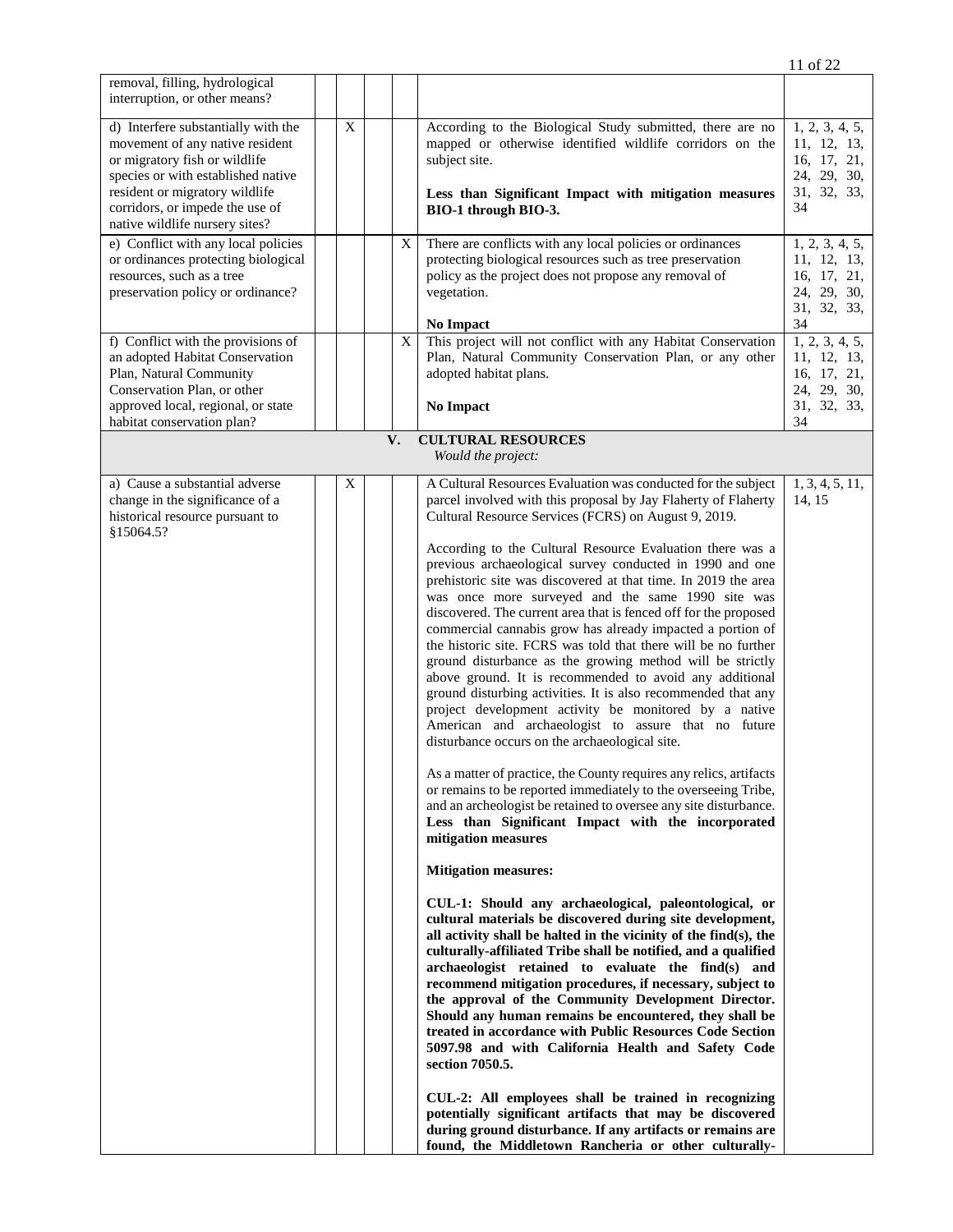|                                                                                                                                                                                                                                                                                                                                                                                                                                                                                                                                                                                                                                           |   |   |      |                                                                                                                                                                                                                                                                                                                                                                                                                                                                                                                                                                                                                                                                                                                                                                                                                                                                                                                                                                                                                                                                                                                                                                                                                    | 12 of 22                                              |
|-------------------------------------------------------------------------------------------------------------------------------------------------------------------------------------------------------------------------------------------------------------------------------------------------------------------------------------------------------------------------------------------------------------------------------------------------------------------------------------------------------------------------------------------------------------------------------------------------------------------------------------------|---|---|------|--------------------------------------------------------------------------------------------------------------------------------------------------------------------------------------------------------------------------------------------------------------------------------------------------------------------------------------------------------------------------------------------------------------------------------------------------------------------------------------------------------------------------------------------------------------------------------------------------------------------------------------------------------------------------------------------------------------------------------------------------------------------------------------------------------------------------------------------------------------------------------------------------------------------------------------------------------------------------------------------------------------------------------------------------------------------------------------------------------------------------------------------------------------------------------------------------------------------|-------------------------------------------------------|
|                                                                                                                                                                                                                                                                                                                                                                                                                                                                                                                                                                                                                                           |   |   |      | affiliated Tribe shall immediately be notified; a licensed<br>archaeologist shall be notified, and the Lake County<br><b>Community Development Director shall be notified of such</b><br>finds.                                                                                                                                                                                                                                                                                                                                                                                                                                                                                                                                                                                                                                                                                                                                                                                                                                                                                                                                                                                                                    |                                                       |
|                                                                                                                                                                                                                                                                                                                                                                                                                                                                                                                                                                                                                                           |   |   |      | CUL-3: No further ground disturbance can occur within<br>the identified archaeological site(s).                                                                                                                                                                                                                                                                                                                                                                                                                                                                                                                                                                                                                                                                                                                                                                                                                                                                                                                                                                                                                                                                                                                    |                                                       |
| b) Cause a substantial adverse<br>change in the significance of an<br>archeological resource pursuant to<br>§15064.5?                                                                                                                                                                                                                                                                                                                                                                                                                                                                                                                     |   | X |      | The cultivation area has already been used for the purpose of<br>in-ground cannabis cultivation. The greenhouses will occupy<br>the same general area as the previous outdoor cultivation area.<br>Less than Significant Impact.                                                                                                                                                                                                                                                                                                                                                                                                                                                                                                                                                                                                                                                                                                                                                                                                                                                                                                                                                                                   | 1, 3, 4, 5, 11,<br>14, 15                             |
| c) Disturb any human remains,<br>including those interred outside of<br>formal cemeteries?                                                                                                                                                                                                                                                                                                                                                                                                                                                                                                                                                | X |   |      | The cultivation area had been previously disturbed in year<br>2017 for medicinal marijuana cultivation. No human remains<br>were discovered during the prior site disturbance.<br>Less than Significant Impact.                                                                                                                                                                                                                                                                                                                                                                                                                                                                                                                                                                                                                                                                                                                                                                                                                                                                                                                                                                                                    | 1, 3, 4, 5, 11,<br>14, 15                             |
|                                                                                                                                                                                                                                                                                                                                                                                                                                                                                                                                                                                                                                           |   |   |      | <b>ENERGY</b><br>VI.<br>Would the project:                                                                                                                                                                                                                                                                                                                                                                                                                                                                                                                                                                                                                                                                                                                                                                                                                                                                                                                                                                                                                                                                                                                                                                         |                                                       |
| a) Result in a potentially<br>significant environmental impact<br>due to wasteful, inefficient, or<br>unnecessary consumption of<br>energy, or wasteful use of energy<br>resources, during project<br>construction or operation?                                                                                                                                                                                                                                                                                                                                                                                                          |   | X |      | The site is already served with a 400 amp service. No<br>additional power is needed; the proposed mixed light<br>cultivation within greenhouses uses very low lighting, which<br>will not require additional energy consumption to any<br>significant extent.<br><b>Less than Significant Impact</b>                                                                                                                                                                                                                                                                                                                                                                                                                                                                                                                                                                                                                                                                                                                                                                                                                                                                                                               | 1, 3, 4, 5, 11,<br>14, 15                             |
| b) Conflict with or obstruct a state<br>or local plan for renewable energy<br>or energy efficiency?                                                                                                                                                                                                                                                                                                                                                                                                                                                                                                                                       |   | X |      | There are presently no mandatory energy reduction<br>requirements for outdoor cultivation activities within Article<br>27 of the Lake County Zoning Ordinance, and the proposal will<br>not conflict with, or obstruct, a state or local plan for renewable<br>energy or energy efficiency.                                                                                                                                                                                                                                                                                                                                                                                                                                                                                                                                                                                                                                                                                                                                                                                                                                                                                                                        | 1, 3, 4, 5, 11,<br>14, 15                             |
|                                                                                                                                                                                                                                                                                                                                                                                                                                                                                                                                                                                                                                           |   |   |      | <b>Less than Significant Impact</b>                                                                                                                                                                                                                                                                                                                                                                                                                                                                                                                                                                                                                                                                                                                                                                                                                                                                                                                                                                                                                                                                                                                                                                                |                                                       |
|                                                                                                                                                                                                                                                                                                                                                                                                                                                                                                                                                                                                                                           |   |   | VII. | <b>GEOLOGY AND SOILS</b><br>Would the project:                                                                                                                                                                                                                                                                                                                                                                                                                                                                                                                                                                                                                                                                                                                                                                                                                                                                                                                                                                                                                                                                                                                                                                     |                                                       |
| a) Directly or indirectly cause<br>potential substantial adverse<br>effects, including the risk of loss,<br>injury, or death involving:<br>i) Rupture of a known earthquake<br>fault, as delineated on the most<br>Alquist-<br>Priola<br>recent<br>Earthquake Fault Zoning Map<br>issued by the State Geologist<br>for the area or based on other<br>substantial evidence of a<br>known fault? Refer to Division<br>of Mines and Geology Special<br>Publication 42.<br>Strong seismic ground<br>$\overline{11})$<br>shaking?<br>Seismic-related ground<br>$\overline{111}$ )<br>failure, including<br>liquefaction?<br>Landslides?<br>1V) |   | X |      | <b>Earthquake Faults</b><br>There are no mapped earthquake faults on or adjacent to the<br>subject site.<br>Seismic Ground Shaking and Seismic-Related Ground<br>Failure, including liquefaction.<br>Lake County contains numerous known active faults. Future<br>seismic events in the Northern California region can be<br>expected to produce seismic ground shaking at the site. All<br>proposed construction is required to be built consistent with<br>Current Seismic Safety construction standards.<br>Landslides<br>There is some risk of landslides based on the slope of the<br>parcel, primarily along the southern half of the project parcels.<br>The cultivation area however is located within an area with<br>little to no slope away from the high ridges.<br>Project design shall incorporate Best Management Practices<br>(BMPs) to the maximum extent practicable to prevent or<br>reduce discharge of all construction or post construction<br>pollutants into the County storm drainage system. BMPs<br>include scheduling of activities, erosion and sediment control,<br>operation and maintenance procedures and other measures in<br>accordance with Chapter 29 of the Lake County Code | 1, 3, 4, 5, 6,<br>7, 10, 17,<br>18, 19, 21,<br>24, 25 |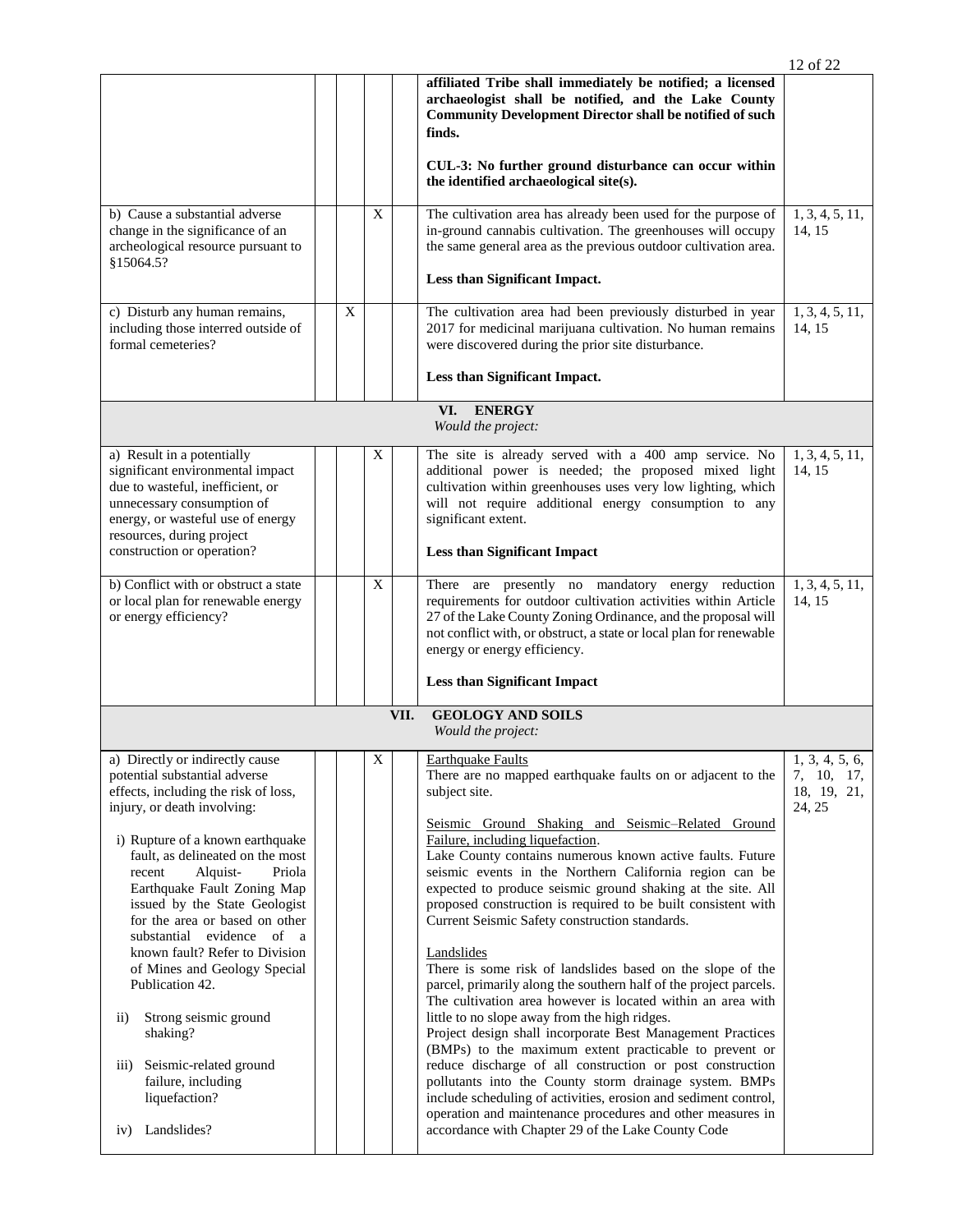|                                                                                                                                                                                                                                                          |  |       |   |                                                                                                                                                                                                                                                                                                                                                                                                                                                                                                                                                                                                                                                                                                                                                                                                                                                  | 13 of 22                                                             |
|----------------------------------------------------------------------------------------------------------------------------------------------------------------------------------------------------------------------------------------------------------|--|-------|---|--------------------------------------------------------------------------------------------------------------------------------------------------------------------------------------------------------------------------------------------------------------------------------------------------------------------------------------------------------------------------------------------------------------------------------------------------------------------------------------------------------------------------------------------------------------------------------------------------------------------------------------------------------------------------------------------------------------------------------------------------------------------------------------------------------------------------------------------------|----------------------------------------------------------------------|
|                                                                                                                                                                                                                                                          |  |       |   | <b>Less Than Significant Impact</b>                                                                                                                                                                                                                                                                                                                                                                                                                                                                                                                                                                                                                                                                                                                                                                                                              |                                                                      |
| b) Result in substantial soil<br>erosion or the loss of topsoil?                                                                                                                                                                                         |  | X     |   | The soil on this site has the potential for erosion and/or the loss<br>of topsoil. However, the location of the cultivation area has<br>little to no slope and will not require any grading.<br><b>Less Than Significant Impact</b>                                                                                                                                                                                                                                                                                                                                                                                                                                                                                                                                                                                                              | 1, 3, 4, 5, 6,<br>7, 10, 16,<br>17, 18, 19,<br>21, 24, 25,<br>30     |
| c) Be located on a geologic unit or<br>soil that is unstable, or that would<br>become unstable as a result of the<br>project, and potentially result in<br>on-site or off-site landslide, lateral<br>spreading, subsidence, liquefaction<br>or collapse? |  | X     |   | The cultivation site is mapped as being 'stable'. The soil is not<br>in danger of subsidence, liquefaction or collapse as a result of<br>the proposed project as there is no grading or proposed ground<br>disturbance on any unstable soils.<br><b>Less Than Significant Impact</b>                                                                                                                                                                                                                                                                                                                                                                                                                                                                                                                                                             | 1, 3, 4, 5, 6,<br>7, 10, 16,<br>17, 18, 19,<br>21, 24, 25,<br>30     |
| d) Be located on expansive soil,<br>as defined in Table 18-1-B of the<br>Uniform Building Code (1994),<br>creating substantial direct or<br>indirect risks to life or property?                                                                          |  | X     |   | The soil on the cultivation area is type 208 Skyhigh-Asbill<br>Complex which does have high erosion potential and shrink-<br>swell potential. According to the applicant proposal, all<br>cultivation will take place above ground which will reduce the<br>potential of expansive soils due to the ground not being directly<br>wetted. The cultivation site is also located within an area of<br>little to no slope greatly reducing the erosion potential.                                                                                                                                                                                                                                                                                                                                                                                    | 1, 3, 4, 5, 6,<br>7, 10, 16,<br>17, 18, 19,<br>21, 24, 25,<br>30     |
|                                                                                                                                                                                                                                                          |  |       |   | <b>Less Than Significant Impact</b>                                                                                                                                                                                                                                                                                                                                                                                                                                                                                                                                                                                                                                                                                                                                                                                                              |                                                                      |
| e) Have soils incapable of<br>adequately supporting the use of<br>septic tanks or alternative<br>wastewater disposal systems<br>where sewers are not available for<br>the disposal of wastewater?                                                        |  |       | X | The 79.6-acre site currently has an existing septic system. The<br>soil is relatively well-drained and does not appear to be<br>problematic if a new septic system is needed to be added to the<br>cultivation site in the future.<br><b>No Impact</b>                                                                                                                                                                                                                                                                                                                                                                                                                                                                                                                                                                                           | 1, 3, 4, 5, 6,<br>7, 10, 16,<br>17, 18, 19,<br>21, 24, 25,<br>29, 30 |
| f) Directly or indirectly destroy a<br>unique paleontological resource or<br>site or unique geologic feature?                                                                                                                                            |  | X     |   | Due to the site having cultivated medicinal marijuana in 2017,<br>the site had been previously disturbed. There is no proposal of<br>any further site disturbance at the project site location. There<br>were no unique paleontological or unique geologic features<br>identified inside or adjacent to the cultivation area.<br>Less than Significant Impact.                                                                                                                                                                                                                                                                                                                                                                                                                                                                                   | 1, 3, 4, 5, 11,<br>14, 15                                            |
|                                                                                                                                                                                                                                                          |  | VIII. |   | <b>GREENHOUSE GAS EMISSIONS</b>                                                                                                                                                                                                                                                                                                                                                                                                                                                                                                                                                                                                                                                                                                                                                                                                                  |                                                                      |
|                                                                                                                                                                                                                                                          |  |       |   | Would the project:                                                                                                                                                                                                                                                                                                                                                                                                                                                                                                                                                                                                                                                                                                                                                                                                                               |                                                                      |
| a) Generate greenhouse gas<br>emissions, either directly or<br>indirectly, that may have a<br>significant impact on the<br>environment?                                                                                                                  |  | X     |   | In general, greenhouse gas emissions can come from<br>construction activities and from post-construction activities<br>such as vehicle trips (employees, deliveries, et cetera). Lake<br>County does not require a commercial cannabis applicant to<br>provide GHG estimates during or after site preparation. In this<br>case the site disturbance ('construction') will be very minimal<br>because the cultivation area has already been disturbed.<br>Minimal new construction will occur on the site, and there are<br>minimal gasses that would be emitted from outdoor cultivation<br>activities. The outdoor cultivation area will not have specific<br>greenhouse gas-producing elements; no ozone will result, and<br>the cannabis plants will to a small degree help capture carbon<br>dioxide.<br><b>Less than Significant Impact</b> | 1, 3, 4, 5, 21,<br>24, 29, 30,<br>31, 32, 34,<br>36                  |
| b) Conflict with an applicable<br>plan, policy or regulation adopted<br>for the purpose of reducing the<br>emissions of greenhouse gases?                                                                                                                |  |       | X | This project will not conflict with any adopted plans or policies<br>for the reduction of greenhouse gas emissions.<br>No Impact                                                                                                                                                                                                                                                                                                                                                                                                                                                                                                                                                                                                                                                                                                                 | 1, 3, 4, 5, 21,<br>24, 29, 30,<br>31, 32, 34,<br>36                  |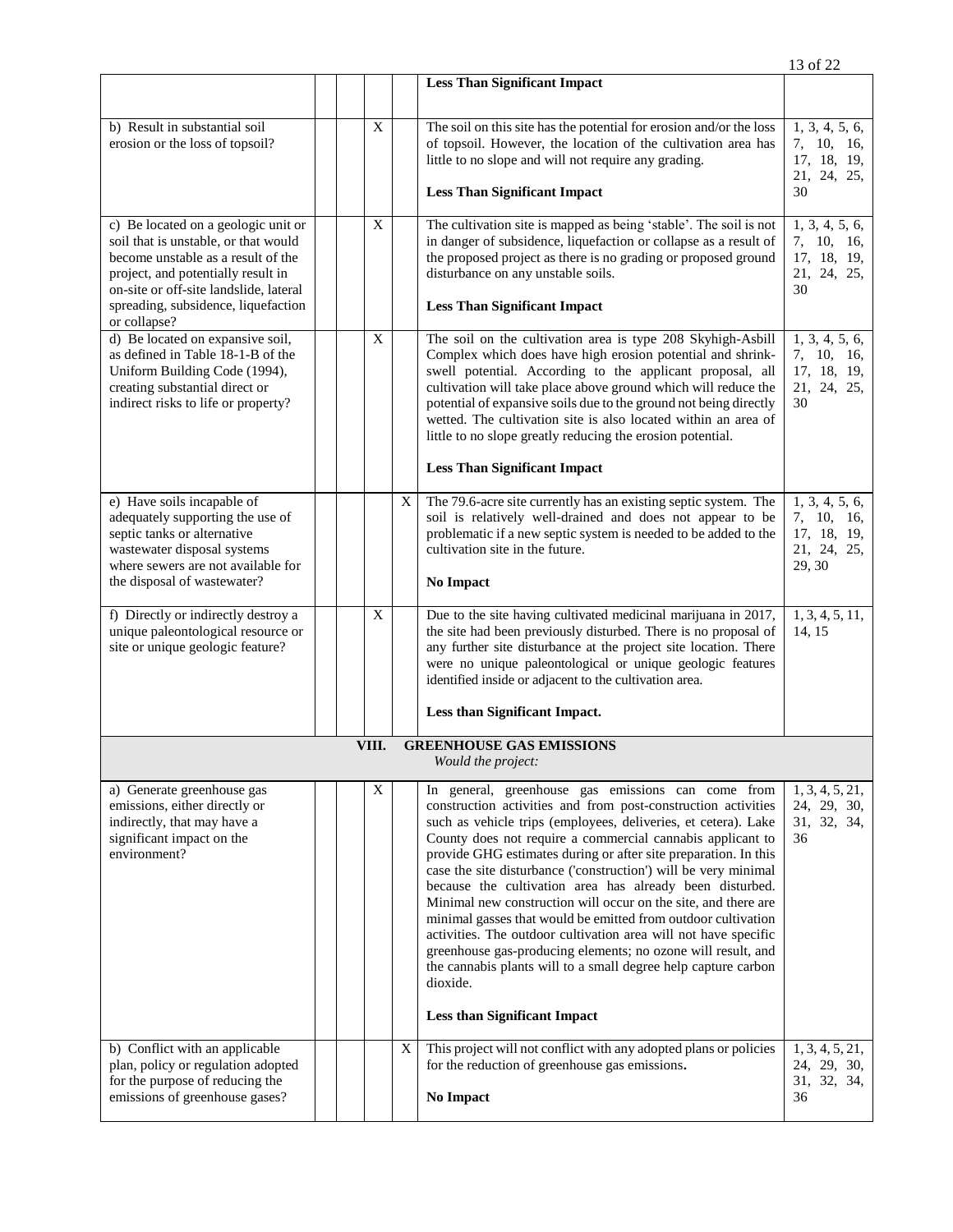|                                                                                                                                                                                                                                                                                                             |     |   |   |                                                                                                                                                                                                                                                                                                                                                                                                                                                                                                                                                                                                                                                                                                                                                                                                                                                                                                                                                                                                                                                                                                                                                                                                                                                                                                                                                                                                                                                                        | 14 of 22                                                                          |
|-------------------------------------------------------------------------------------------------------------------------------------------------------------------------------------------------------------------------------------------------------------------------------------------------------------|-----|---|---|------------------------------------------------------------------------------------------------------------------------------------------------------------------------------------------------------------------------------------------------------------------------------------------------------------------------------------------------------------------------------------------------------------------------------------------------------------------------------------------------------------------------------------------------------------------------------------------------------------------------------------------------------------------------------------------------------------------------------------------------------------------------------------------------------------------------------------------------------------------------------------------------------------------------------------------------------------------------------------------------------------------------------------------------------------------------------------------------------------------------------------------------------------------------------------------------------------------------------------------------------------------------------------------------------------------------------------------------------------------------------------------------------------------------------------------------------------------------|-----------------------------------------------------------------------------------|
|                                                                                                                                                                                                                                                                                                             | IX. |   |   | HAZARDS AND HAZARDOUS MATERIALS<br>Would the project:                                                                                                                                                                                                                                                                                                                                                                                                                                                                                                                                                                                                                                                                                                                                                                                                                                                                                                                                                                                                                                                                                                                                                                                                                                                                                                                                                                                                                  |                                                                                   |
| a) Create a significant hazard to<br>the public or the environment<br>through the routine transport, use,<br>or disposal of hazardous<br>materials?                                                                                                                                                         |     | Χ |   | This proposal will use organic pest control and fertilizers. This<br>will significantly limit potential environmental hazards that<br>would otherwise result. Cannabis waste is required to be<br>chipped and disbursed on site; burning cannabis waste is<br>prohibited.<br>Materials associated with the proposed Cultivation of<br>Commercial Cannabis, such as gasoline, pesticides, fertilizers,<br>alcohol, hydrogen peroxide and the equipment emissions may be<br>considered hazardous if released into the environment. The<br>applicant has stated that all potentially harmful chemicals will be<br>stored and locked in a secured building on site.<br>The project shall comply with Section 41.7 of the Lake County<br>Zoning Ordinance that specifies that all uses involving the use or<br>storage of combustible, explosive, caustic or otherwise<br>hazardous materials shall comply with all applicable local, state<br>and federal safety standards and shall be provided with adequate<br>safety devices against the hazard of fire and explosion, and<br>adequate firefighting and fire suppression equipment.<br>All equipment shall be maintained and operated in a manner that<br>minimizes any spill or leak of hazardous materials. Hazardous<br>materials and contaminated soil shall be stored, transported, and<br>disposed of consistent with applicable local, state and federal<br>regulations.<br><b>Less Than Significant Impact</b> | 1, 3, 4, 5, 10,<br>13, 17, 21,<br>24, 25, 29,<br>30, 31, 32,<br>33, 34, 36        |
| b) Create a significant hazard to<br>the public or the environment<br>through reasonable foreseeable<br>upset and accident conditions<br>involving the release of hazardous<br>materials into the environment?                                                                                              |     | X |   | The likelihood of the release of hazardous materials is very<br>low. There is some potential for fuel spills on site during<br>construction; however the site had been prepared for the<br>outdoor cultivation, and pad preparation for the greenhouses<br>will involve minimal use of heavy equipment.<br><b>Less than Significant Impact</b>                                                                                                                                                                                                                                                                                                                                                                                                                                                                                                                                                                                                                                                                                                                                                                                                                                                                                                                                                                                                                                                                                                                         | 1, 3, 4, 5, 10,<br>13, 17, 20,<br>21, 24, 25,<br>29, 30, 31,<br>32, 33, 34,<br>36 |
| c) Emit hazardous emissions or<br>handle hazardous or acutely<br>hazardous materials, substances,<br>or waste within one-quarter mile<br>of an existing or proposed school?                                                                                                                                 |     |   | X | The proposed project is not located within one-quarter mile of<br>an existing or proposed school.<br><b>No Impact</b>                                                                                                                                                                                                                                                                                                                                                                                                                                                                                                                                                                                                                                                                                                                                                                                                                                                                                                                                                                                                                                                                                                                                                                                                                                                                                                                                                  | 1, 3, 4, 5, 10,<br>13, 17, 21,<br>24, 25, 29,<br>30, 31, 32,<br>33, 34, 36        |
| d) Be located on a site which is<br>included on a list of hazardous<br>materials sites compiled pursuant<br>to Government Code Section<br>65962.5 and, as a result, would it<br>create a significant hazard to the<br>public or the environment?                                                            |     | X |   | The project site is not listed as a site containing hazardous<br>materials in the databases maintained by the Environmental<br>Protection Agency (EPA).<br><b>Less Than Significant Impact</b>                                                                                                                                                                                                                                                                                                                                                                                                                                                                                                                                                                                                                                                                                                                                                                                                                                                                                                                                                                                                                                                                                                                                                                                                                                                                         | 1, 3, 4, 5, 10,<br>13, 17, 21,<br>24, 25, 29,<br>30, 31, 32,<br>33, 34, 36        |
| e) For a project located within an<br>airport land use plan or, where<br>such a plan has not been adopted,<br>within two miles of a public<br>airport or public use airport, would<br>the project result in a safety hazard<br>or excessive noise for people<br>residing or working in the project<br>area? |     |   | X | The project is not located within two (2) miles of an airport<br>and/or within an Airport Land Use Plan.<br>No Impact                                                                                                                                                                                                                                                                                                                                                                                                                                                                                                                                                                                                                                                                                                                                                                                                                                                                                                                                                                                                                                                                                                                                                                                                                                                                                                                                                  | 1, 3, 4, 5, 20,<br>22                                                             |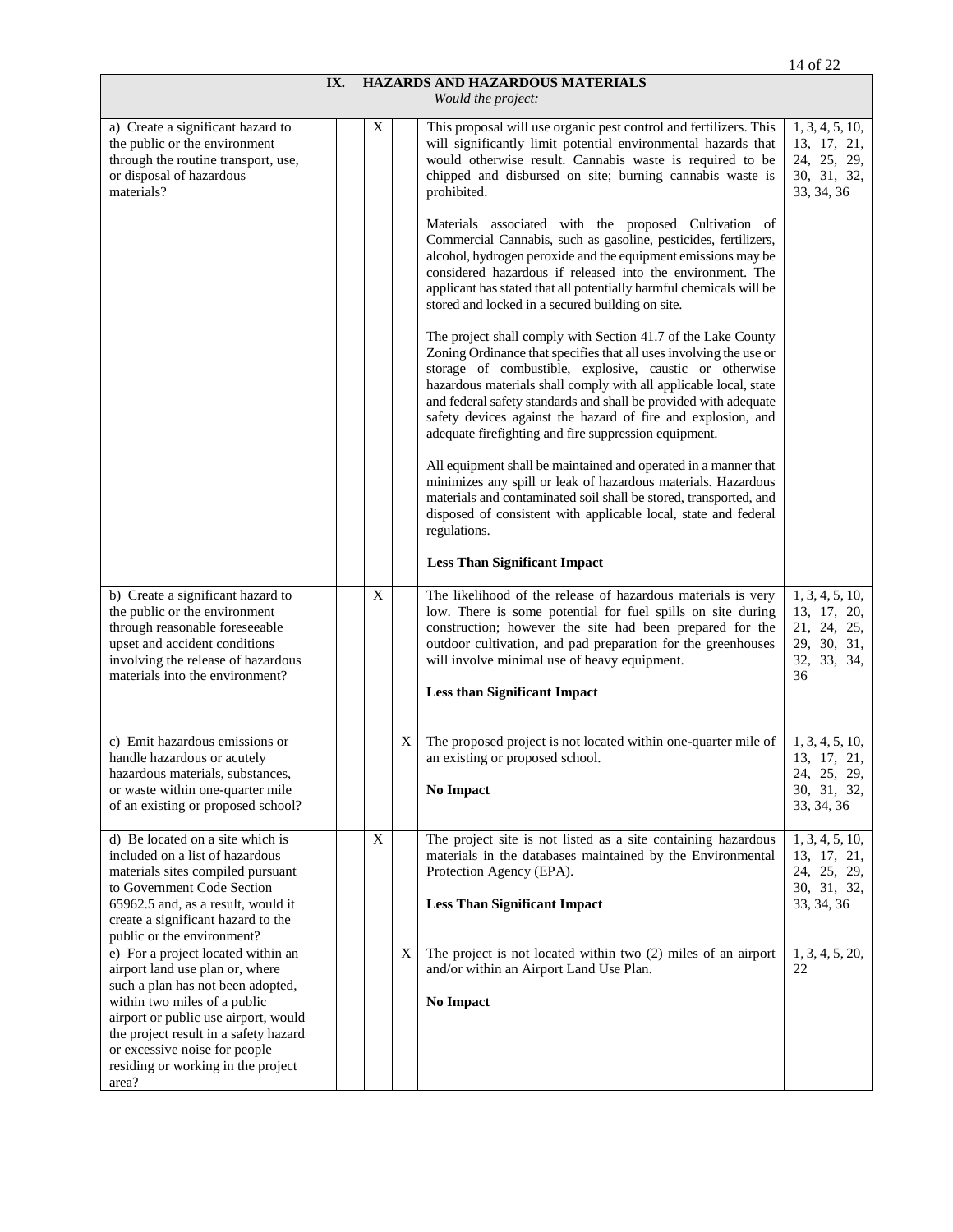|                                                                                                                                                                                                                                                                                                                                                                                                                                                             |    |                  |                                                                                                                                                                                                                                                                                                                                                                                                                                                                                                                                                                                                                                                                                                                                                                                                                                                                                                                                                                                                                                     | 15 of 22                                                    |
|-------------------------------------------------------------------------------------------------------------------------------------------------------------------------------------------------------------------------------------------------------------------------------------------------------------------------------------------------------------------------------------------------------------------------------------------------------------|----|------------------|-------------------------------------------------------------------------------------------------------------------------------------------------------------------------------------------------------------------------------------------------------------------------------------------------------------------------------------------------------------------------------------------------------------------------------------------------------------------------------------------------------------------------------------------------------------------------------------------------------------------------------------------------------------------------------------------------------------------------------------------------------------------------------------------------------------------------------------------------------------------------------------------------------------------------------------------------------------------------------------------------------------------------------------|-------------------------------------------------------------|
| f) Impair implementation of or<br>physically interfere with an<br>adopted emergency response plan<br>or emergency evacuation plan?<br>g) Expose people or structures,                                                                                                                                                                                                                                                                                       |    | X<br>$\mathbf X$ | The project would not impair or interfere with an adopted<br>emergency response or evacuation plan. Of note is that<br>Jerusalem Grade Road is a narrow unpaved road that serves<br>more properties to the east. This is the only evacuation route;<br>however, this is not unusual for commercial cannabis<br>cultivation sites, which by their nature tend to be established in<br>outlying and sparsely populated areas.<br><b>Less Than Significant Impact</b><br>The site is mapped as having an Extremely High Fire Risk. The                                                                                                                                                                                                                                                                                                                                                                                                                                                                                                 | 1, 3, 4, 5, 20,<br>22, 35, 37<br>1, 3, 4, 5, 20,            |
| either directly or indirectly, to a<br>significant risk of loss, injury or<br>death involving wildland fires?                                                                                                                                                                                                                                                                                                                                               | X. |                  | applicant will adhere to all Federal, State and local fire<br>requirements/regulations for setbacks and defensible space;<br>these setbacks are applied at the time of building permit<br>review.<br><b>Less than Significant Impact</b><br>HYDROLOGY AND WATER QUALITY                                                                                                                                                                                                                                                                                                                                                                                                                                                                                                                                                                                                                                                                                                                                                             | 35, 37                                                      |
|                                                                                                                                                                                                                                                                                                                                                                                                                                                             |    |                  | Would the project:                                                                                                                                                                                                                                                                                                                                                                                                                                                                                                                                                                                                                                                                                                                                                                                                                                                                                                                                                                                                                  |                                                             |
| a) Violate any water quality<br>standards or waste discharge<br>requirements or otherwise<br>substantially degrade surface or<br>ground water quality?                                                                                                                                                                                                                                                                                                      |    | X                | The project parcel is currently served by an existing onsite<br>septic. The applicant shall adhere to all Federal, State and<br>Local regulations regarding wastewater treatment and water<br>usage requirements.<br><b>Less Than Significant Impact</b>                                                                                                                                                                                                                                                                                                                                                                                                                                                                                                                                                                                                                                                                                                                                                                            | 1, 3, 4, 5, 13,<br>21, 23, 24,<br>25, 29, 31,<br>32, 33, 34 |
| b) Substantially decrease<br>groundwater supplies or interfere<br>substantially with groundwater<br>recharge such that the project may<br>impede sustainable groundwater<br>management of the basin?                                                                                                                                                                                                                                                        |    | $\overline{X}$   | There is no groundwater 'depletion threshold' established for<br>water usage in Lake County. While the water table appears to<br>be robust at this location, it is unknown whether the<br>groundwater available is sustainable over a long period of time.<br>The applicant has not indicated the anticipated monthly usage.<br>Similarly-sized outdoor cultivation areas typically use between<br>8,000 and 20,000 gallons per month; this is the amount<br>anticipated for this project. The applicant will be required to<br>track monthly water usage and is required to provide an annual<br>report that includes monthly water usage. There is no 'upper<br>threshold' for water usage for commercial cannabis in Lake<br>County.<br>The applicant is required as a condition of approval to provide<br>a 'Groundwater Adequacy Test'. This is to occur prior to<br>cultivation and is a standard condition of approval for all new<br>cannabis cultivation activities in Lake County.<br><b>Less than Significant Impact</b> | 1, 3, 4, 5, 13,<br>21, 23, 24,<br>25, 29, 31,<br>32, 33, 34 |
| c) Substantially alter the existing<br>drainage pattern of the site or area,<br>including through the alteration of<br>the course of a stream or river or<br>through the addition of impervious<br>surfaces, in a manner which<br>would:<br>i) Result in substantial<br>erosion or siltation on- or<br>off-site;<br>ii) Substantially increase the<br>rate or amount of surface<br>runoff in a manner which<br>would result in flooding<br>on- or off-site; |    | $\mathbf X$      | The applicant has stated that the total cultivation area is 22,000<br>sq. ft. in size. The canopy area is estimated to be about 18,000<br>sq. ft. in area. The proposed greenhouses will have a non-<br>permeable area of 22,000 (the roofs), however the 79+ acre site<br>coupled with the erosion control measures proposed by the<br>applicant is sufficient to prevent any potential erosion of soil<br>caused by roof run-off into the nearest water source.<br>The development activities will occupy less than one (1) acre of<br>new disturbance, therefore this project will not require a<br>Construction General Permit for Storm Water Management,<br>including a Storm water Pollution Prevention Plan (SWPPP).<br><b>Less than Significant Impact</b>                                                                                                                                                                                                                                                                 | 1, 3, 4, 5, 13,<br>21, 23, 24,<br>25, 29, 31,<br>32, 33, 34 |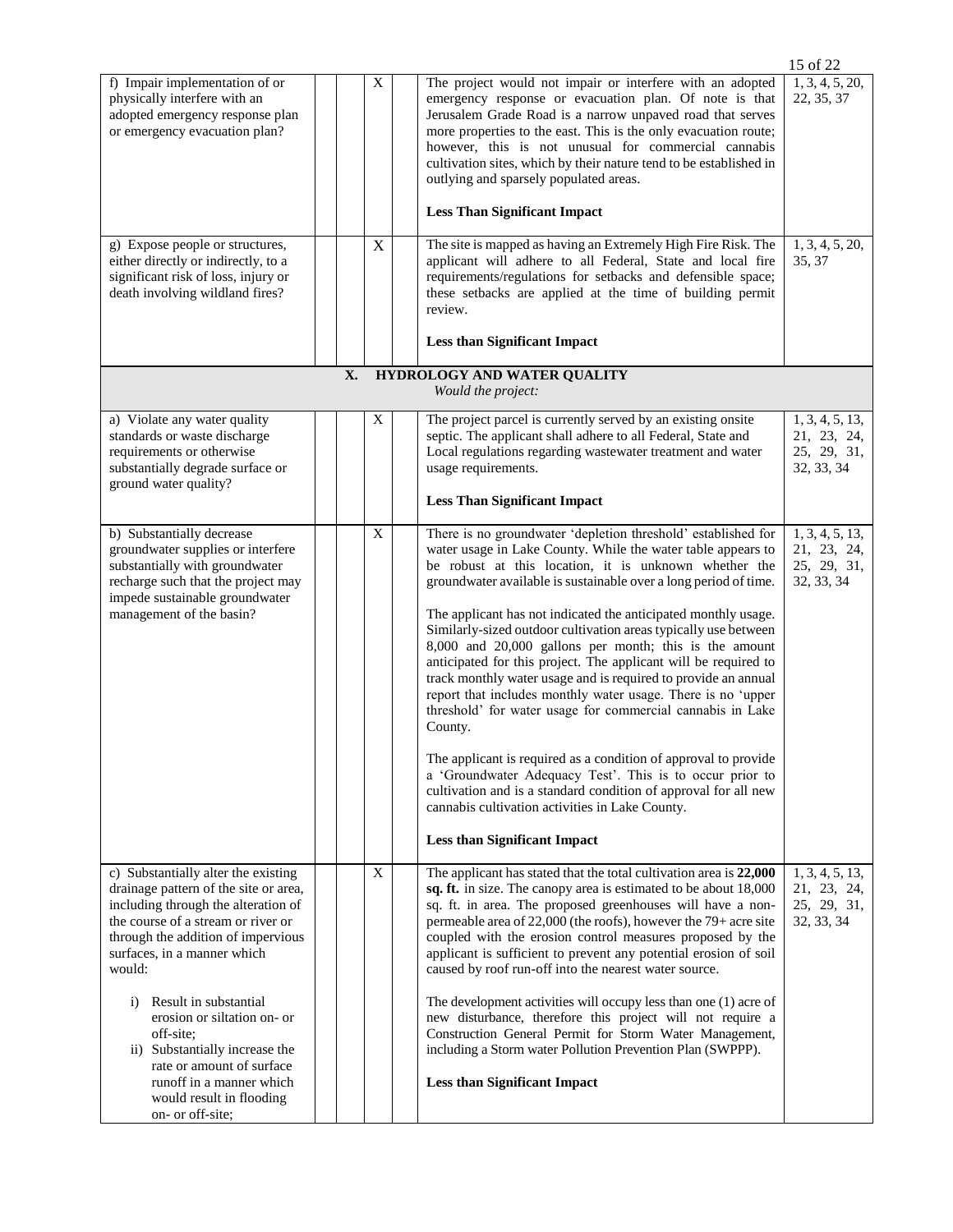|                                                                                                                                                                                                                                                                                                                                                                           |   |             |                |                                                                                                                                                                                                                                                                                                                                                                       | 16 of 22                                                    |
|---------------------------------------------------------------------------------------------------------------------------------------------------------------------------------------------------------------------------------------------------------------------------------------------------------------------------------------------------------------------------|---|-------------|----------------|-----------------------------------------------------------------------------------------------------------------------------------------------------------------------------------------------------------------------------------------------------------------------------------------------------------------------------------------------------------------------|-------------------------------------------------------------|
| iii) Create or contribute to<br>runoff water which would<br>exceed the capacity of<br>existing or planned<br>stormwater drainage<br>systems or provide<br>substantial additional<br>sources of polluted runoff;<br>iv) Impede or redirect flood<br>flows?<br>d) In flood hazard, tsunami, or<br>seiche zones, risk release of<br>pollutants due to project<br>inundation? |   | $\mathbf X$ |                | The project site is not located in a flood plain, a tsunami or<br>seiche zone, and the risk of stormwater-related pollutants<br>migrating is minimal. Further, all chemicals including<br>pesticides, fertilizers, and other potentially toxic chemicals<br>shall be stored in a manner that the chemicals will not be<br>adversely affected in the event of a flood. | 1, 3, 4, 5, 13,<br>21, 23, 24,<br>25, 29, 31,<br>32, 33, 34 |
| e) Conflict with or obstruct                                                                                                                                                                                                                                                                                                                                              |   | X           |                | <b>Less than Significant Impact</b><br>The erosion and grading plans submitted adequately address                                                                                                                                                                                                                                                                     | 1, 3, 4, 5, 10,                                             |
| implementation of a water quality<br>control plan or sustainable<br>groundwater management plan?                                                                                                                                                                                                                                                                          |   |             |                | this situation.<br><b>Less than Significant Impact</b>                                                                                                                                                                                                                                                                                                                | 13, 21, 23,<br>24, 25, 29,<br>31, 32, 33,<br>34             |
|                                                                                                                                                                                                                                                                                                                                                                           |   | XI.         |                | <b>LAND USE AND PLANNING</b><br>Would the project:                                                                                                                                                                                                                                                                                                                    |                                                             |
| a) Physically divide an                                                                                                                                                                                                                                                                                                                                                   |   |             | X              | The proposed project site would not physically divide an                                                                                                                                                                                                                                                                                                              | 1, 3, 4, 5, 6,                                              |
| established community?                                                                                                                                                                                                                                                                                                                                                    |   |             |                | established community.<br>No Impact                                                                                                                                                                                                                                                                                                                                   | 35                                                          |
| b) Cause a significant<br>environmental impact due to a<br>conflict with any land use plan,<br>policy, or regulation adopted for<br>the purpose of avoiding or<br>mitigating an environmental<br>effect?                                                                                                                                                                  |   | X           |                | This project appears to be consistent with the Lake County<br>General Plan, the Middletown Area Plan and the Lake County<br>Zoning Ordinance, Article 27, subsection (at) upon issuance of<br>a Major use Permit pursuant to Article 27 of the Lake County<br>Zoning Ordinance.<br><b>Less than Significant Impact</b>                                                | 1, 3, 4, 5, 20,<br>21, 22, 27,<br>28                        |
|                                                                                                                                                                                                                                                                                                                                                                           |   |             | XII.           | <b>MINERAL RESOURCES</b><br>Would the project:                                                                                                                                                                                                                                                                                                                        |                                                             |
| a) Result in the loss of availability<br>of a known mineral resource that<br>would be of value to the region<br>and the residents of the state?                                                                                                                                                                                                                           |   |             | X <sub>1</sub> | According to the California Department of Conservation:<br>Mineral Land Classification, there are no known mineral<br>resources on the project site.<br>No Impact                                                                                                                                                                                                     | 1, 3, 4, 5, 26                                              |
| b) Result in the loss of availability<br>of a locally important mineral<br>resource recovery site delineated<br>on a local general plan, specific<br>plan, or other land use plan?                                                                                                                                                                                        |   | X           |                | Neither the County of Lake's General Plan, the Middletown<br>Area Plan nor the Lake County Aggregate Resource<br>Management Plan designates the project site as being a locally<br>important mineral resource recovery site.<br><b>Less than Significant Impact</b>                                                                                                   | 1, 3, 4, 5, 26                                              |
|                                                                                                                                                                                                                                                                                                                                                                           |   |             |                | XIII.<br><b>NOISE</b><br>Would the project result in:                                                                                                                                                                                                                                                                                                                 |                                                             |
| a) Generation of a substantial<br>temporary or permanent increase<br>in ambient noise levels in the<br>vicinity of the project in excess of<br>standards established in the local<br>general plan or noise ordinance, or                                                                                                                                                  | X |             |                | Short-term increases in ambient noise levels to uncomfortable<br>levels could be expected during project construction.<br>Mitigation measures will decrease these noise levels to an<br>acceptable level. Less Than Significant Impact with<br>mitigation measures incorporated.<br><b>Mitigation measures:</b>                                                       | 1, 3, 4, 5, 13                                              |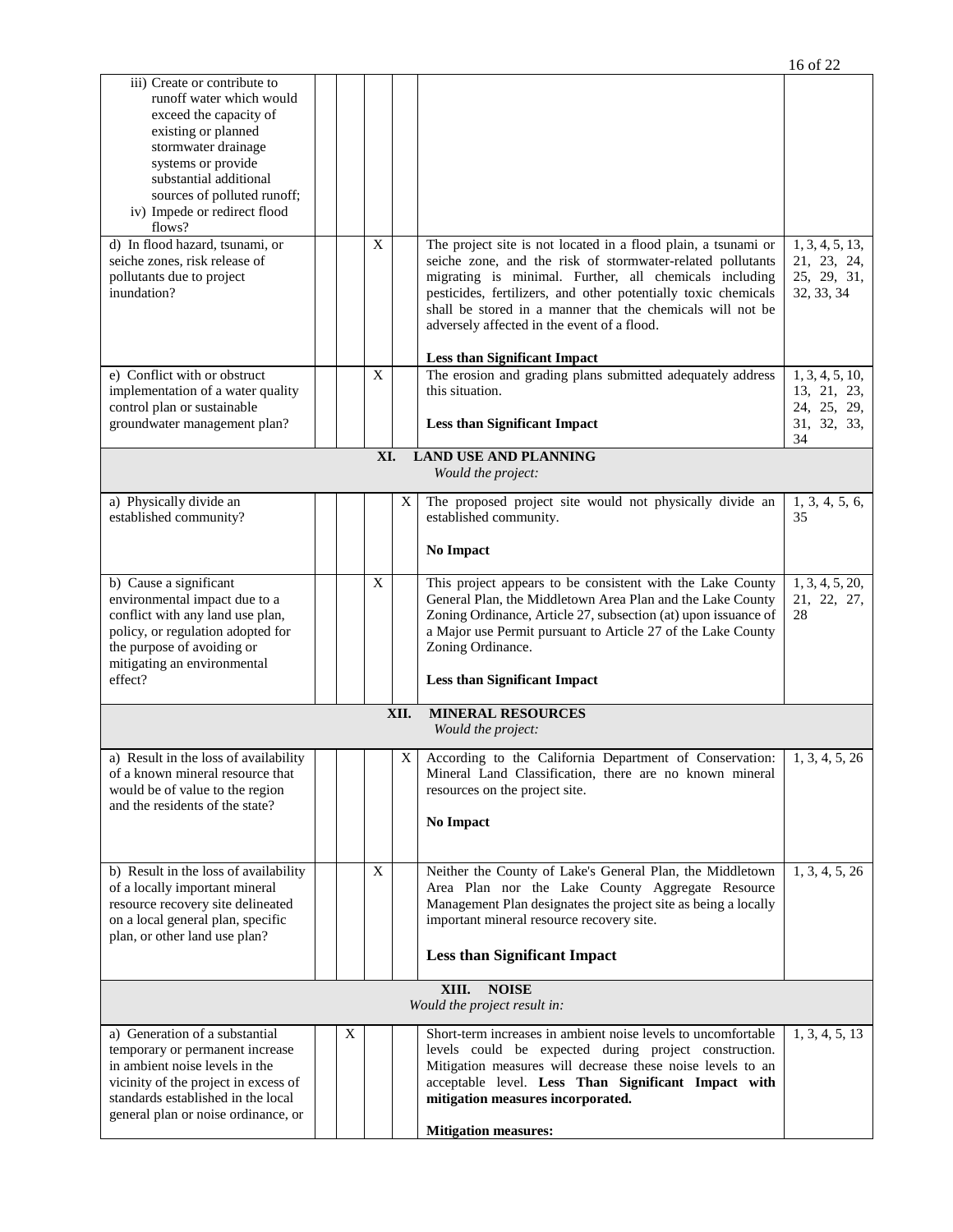|                                                                                                                                                                                                                                                                                                                                                                                                                                                                                                                                                                       |  |  |   |     |                                                                                                                                                                                                                                                                                                                                                                                                                                                                                                                                                                                                                                                                                                                                                                                                                                                                                                                                                                                  | 17 of 22                                                                                         |  |  |
|-----------------------------------------------------------------------------------------------------------------------------------------------------------------------------------------------------------------------------------------------------------------------------------------------------------------------------------------------------------------------------------------------------------------------------------------------------------------------------------------------------------------------------------------------------------------------|--|--|---|-----|----------------------------------------------------------------------------------------------------------------------------------------------------------------------------------------------------------------------------------------------------------------------------------------------------------------------------------------------------------------------------------------------------------------------------------------------------------------------------------------------------------------------------------------------------------------------------------------------------------------------------------------------------------------------------------------------------------------------------------------------------------------------------------------------------------------------------------------------------------------------------------------------------------------------------------------------------------------------------------|--------------------------------------------------------------------------------------------------|--|--|
| applicable standards of other<br>agencies?                                                                                                                                                                                                                                                                                                                                                                                                                                                                                                                            |  |  |   |     | <b>NOI-1:</b> All construction activities including engine warm-<br>up shall be limited Monday Through Friday, between the<br>hours of 7:00am and 7:00pm to minimize noise impacts on<br>nearby residents. Back-up beepers shall be adjusted to the<br>lowest allowable levels. This mitigation does not apply to<br>night work.<br><b>NOI -2:</b> Maximum non-construction related sounds levels<br>shall not exceed levels of 55 dBA between the hours of<br>7:00AM to 10:00PM and 45 dBA between the hours of<br>10:00PM to 7:00AM within residential areas as specified<br>within Zoning Ordinance Section 21-41.11 (Table 11.1) at<br>the property lines.<br><b>NOI-3:</b> The operation of the Air Filtration System shall not<br>exceed levels of 57 dBA between the hours of 7:00AM to<br>10:00PM and 50 dBA from 10:00PM to 7:00AM within<br>residential areas as specified within Zoning Ordinance<br>Section 21-41.11 (Table 11.2) measured at the property<br>lines. |                                                                                                  |  |  |
| b) Generation of excessive<br>groundborne vibration or<br>groundborne noise levels?                                                                                                                                                                                                                                                                                                                                                                                                                                                                                   |  |  | X |     | The project is not expected to create unusual groundborne<br>vibration due to facility operation. The low-level truck traffic<br>during construction and deliveries would create a minimal<br>amount of groundborne vibration.<br><b>Less Than Significant Impact</b>                                                                                                                                                                                                                                                                                                                                                                                                                                                                                                                                                                                                                                                                                                            | 1, 3, 4, 5, 13                                                                                   |  |  |
| XIV.<br>POPULATION AND HOUSING<br>Would the project:                                                                                                                                                                                                                                                                                                                                                                                                                                                                                                                  |  |  |   |     |                                                                                                                                                                                                                                                                                                                                                                                                                                                                                                                                                                                                                                                                                                                                                                                                                                                                                                                                                                                  |                                                                                                  |  |  |
| a) Induce substantial unplanned<br>population growth in an area,<br>either directly (for example, by<br>proposing new homes and<br>businesses) or indirectly (for<br>example, through extension of<br>roads or other infrastructure)?                                                                                                                                                                                                                                                                                                                                 |  |  |   | X   | The project is not anticipated to induce population growth.<br>No Impact                                                                                                                                                                                                                                                                                                                                                                                                                                                                                                                                                                                                                                                                                                                                                                                                                                                                                                         | 1, 3, 4, 5                                                                                       |  |  |
| b) Displace substantial numbers<br>of existing people or housing,<br>necessitating the construction of<br>replacement housing elsewhere?                                                                                                                                                                                                                                                                                                                                                                                                                              |  |  |   | Χ   | No housing will be displaced as a result of the project.<br>No Impact                                                                                                                                                                                                                                                                                                                                                                                                                                                                                                                                                                                                                                                                                                                                                                                                                                                                                                            | 1, 3, 4, 5                                                                                       |  |  |
|                                                                                                                                                                                                                                                                                                                                                                                                                                                                                                                                                                       |  |  |   | XV. | <b>PUBLIC SERVICES</b><br>Would the project:                                                                                                                                                                                                                                                                                                                                                                                                                                                                                                                                                                                                                                                                                                                                                                                                                                                                                                                                     |                                                                                                  |  |  |
| a) Would the project result in<br>substantial adverse physical<br>impacts associated with the<br>provision of new or physically<br>altered governmental facilities,<br>need for new or physically altered<br>governmental facilities, the<br>construction of which could cause<br>significant environmental impacts,<br>in order to maintain acceptable<br>service ratios, response times or<br>other performance objectives for<br>any of the public services:<br>- Fire Protection?<br>- Police Protection?<br>- Schools?<br>- Parks?<br>- Other Public Facilities? |  |  |   | X   | The project does not propose housing or other uses that would<br>necessitate the need for new or altered government facilities.<br>There will not be a need to increase fire or police protection,<br>schools, parks or other public facilities as a result of the<br>project's implementation. No additional power is needed for<br>this project.<br>No Impact                                                                                                                                                                                                                                                                                                                                                                                                                                                                                                                                                                                                                  | 1, 3, 4, 5, 13,<br>17, 20, 21,<br>22, 23, 24,<br>27, 28, 29,<br>30, 31, 32,<br>33, 34, 36,<br>37 |  |  |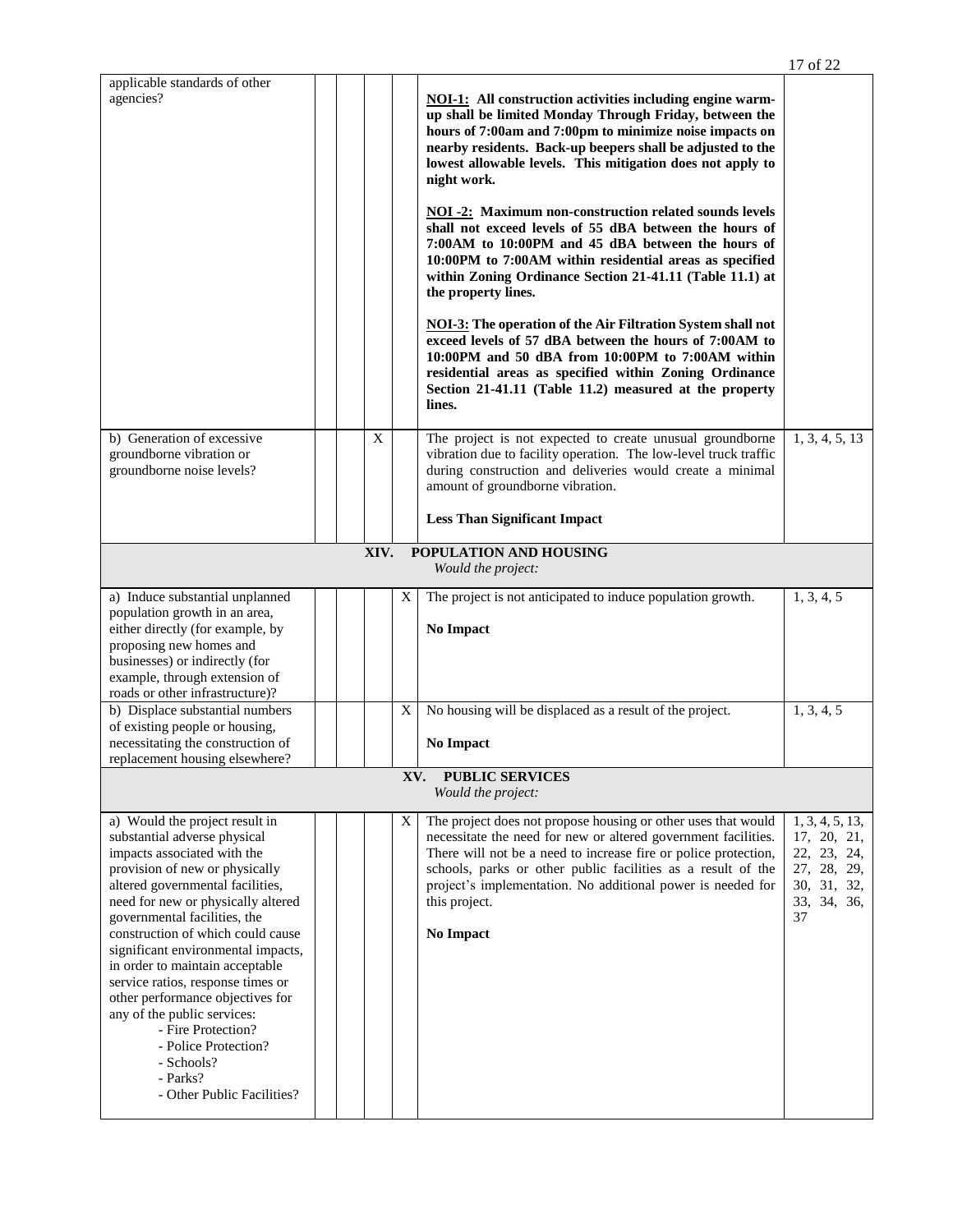|                                                                                                                                                                                                             |  |   |       | XVI.<br><b>RECREATION</b><br>Would the project:                                                                                                                                                                                                                                                                                                                                                                                                                                                                |                                         |
|-------------------------------------------------------------------------------------------------------------------------------------------------------------------------------------------------------------|--|---|-------|----------------------------------------------------------------------------------------------------------------------------------------------------------------------------------------------------------------------------------------------------------------------------------------------------------------------------------------------------------------------------------------------------------------------------------------------------------------------------------------------------------------|-----------------------------------------|
| a) Increase the use of existing<br>neighborhood and regional parks<br>or other recreational facilities such<br>that substantial physical<br>deterioration of the facility would<br>occur or be accelerated? |  |   | X     | The project will not have any impact on existing parks or other<br>recreational facilities.<br><b>No Impact</b>                                                                                                                                                                                                                                                                                                                                                                                                | 1, 3, 4, 5                              |
| b) Does the project include<br>recreational facilities or require the<br>construction or expansion of<br>recreational facilities which might<br>have an adverse physical effect on<br>the environment?      |  |   | X     | This project will not necessitate the construction or expansion<br>of any recreational facilities.<br><b>No Impact</b>                                                                                                                                                                                                                                                                                                                                                                                         | 1, 3, 4, 5                              |
|                                                                                                                                                                                                             |  |   | XVII. | <b>TRANSPORTATION</b><br>Would the project:                                                                                                                                                                                                                                                                                                                                                                                                                                                                    |                                         |
| a) Conflict with a plan, ordinance<br>or policy addressing the<br>circulation system, including<br>transit, roadways, bicycle lanes<br>and pedestrian paths?                                                |  | X |       | The proposed project site is accessed from Jerusalem Grade<br>Road, an unpaved gravel County road. A minimal increase in<br>traffic was anticipated during the original use permit, file no.<br>UP 18-32. No new employees will be added. Daily employee<br>trips are between 4 and 6 trips is slightly less than a single-<br>family dwelling, which averages 9.55 average daily trips<br>according to International Transportation Engineer's manual,<br>9th edition.<br><b>Less than Significant Impact</b> | 1, 3, 4, 5, 9,<br>20, 22, 27,<br>28, 35 |
| b) For a land use project, would<br>the project conflict with or be<br>inconsistent with CEOA<br>guidelines section 15064.3,<br>subdivision $(b)(1)$ ?                                                      |  | X |       | This project will result in minimal increases in construction-<br>related and use-related daily trips. This project would not<br>conflict with CEQA guidelines section 15064.3, subdivision<br>28,35 guidelines section 15064.3, (b)(l).<br><b>Less Than Significant Impact</b>                                                                                                                                                                                                                                | 1, 3, 4, 5, 9,<br>20, 22, 27,<br>28, 35 |
| c) For a transportation project,<br>would the project conflict with or<br>be inconsistent with CEQA<br>Guidelines section 15064.3,<br>subdivision $(b)(2)$ ?                                                |  |   | X     | The project is not a Transportation project.<br><b>No Impact</b>                                                                                                                                                                                                                                                                                                                                                                                                                                               | 1, 3, 4, 5, 9,<br>20, 22, 27,<br>28, 35 |
| d) Substantially increase hazards<br>due to a geometric design feature<br>(e.g., sharp curves or dangerous<br>intersections) or incompatible uses<br>(e.g., farm equipment)?                                |  | X |       | No changes to Jerusalem Grade Road are proposed, nor do any<br>appear to be needed.<br><b>Less Than Significant Impact</b>                                                                                                                                                                                                                                                                                                                                                                                     | 1, 3, 4, 5, 9,<br>20, 22, 27,<br>28, 35 |
| e) Result in inadequate emergency<br>access?                                                                                                                                                                |  |   | X     | As proposed, this project will not impact existing emergency<br>access.<br>No Impact                                                                                                                                                                                                                                                                                                                                                                                                                           | 1, 3, 4, 5, 9,<br>20, 22, 27,<br>28, 35 |

#### XVIII. **TRIBAL CULTURAL RESOURCES**

*Would the project cause a substantial adverse change in the significance of a tribal cultural resource, defined in Public Resources Code section 21074 as either a site, feature, place, cultural landscape that is geographically defined in terms of the size and scope of the landscape, sacred place, or object with cultural value to a California Native American tribe, and that is:*

| a) Listed or eligible for listing in | X |  | The Cultural Survey undertaken by Jay Flaherty yielded a $\vert 1, 3, 4, 5, 11, \vert$ |       |
|--------------------------------------|---|--|----------------------------------------------------------------------------------------|-------|
| the California Register of           |   |  | significant find that was previously found in study conducted                          | 14.15 |
| Historical Resources, or in a local  |   |  | in 1990 which described the same site. Four conditions are                             |       |
| register of historical resources as  |   |  | added (also as mitigation measures) that specify the path of                           |       |
| defined in Public Resources Code     |   |  | action required to reduce any impacts to the existing site and if                      |       |
| section $5020.1(k)$ , or             |   |  | any additional potential significant sites are discovered.                             |       |
|                                      |   |  | Less than Significant with mitigation measures CUL-1 and<br>CUL-2 added.               |       |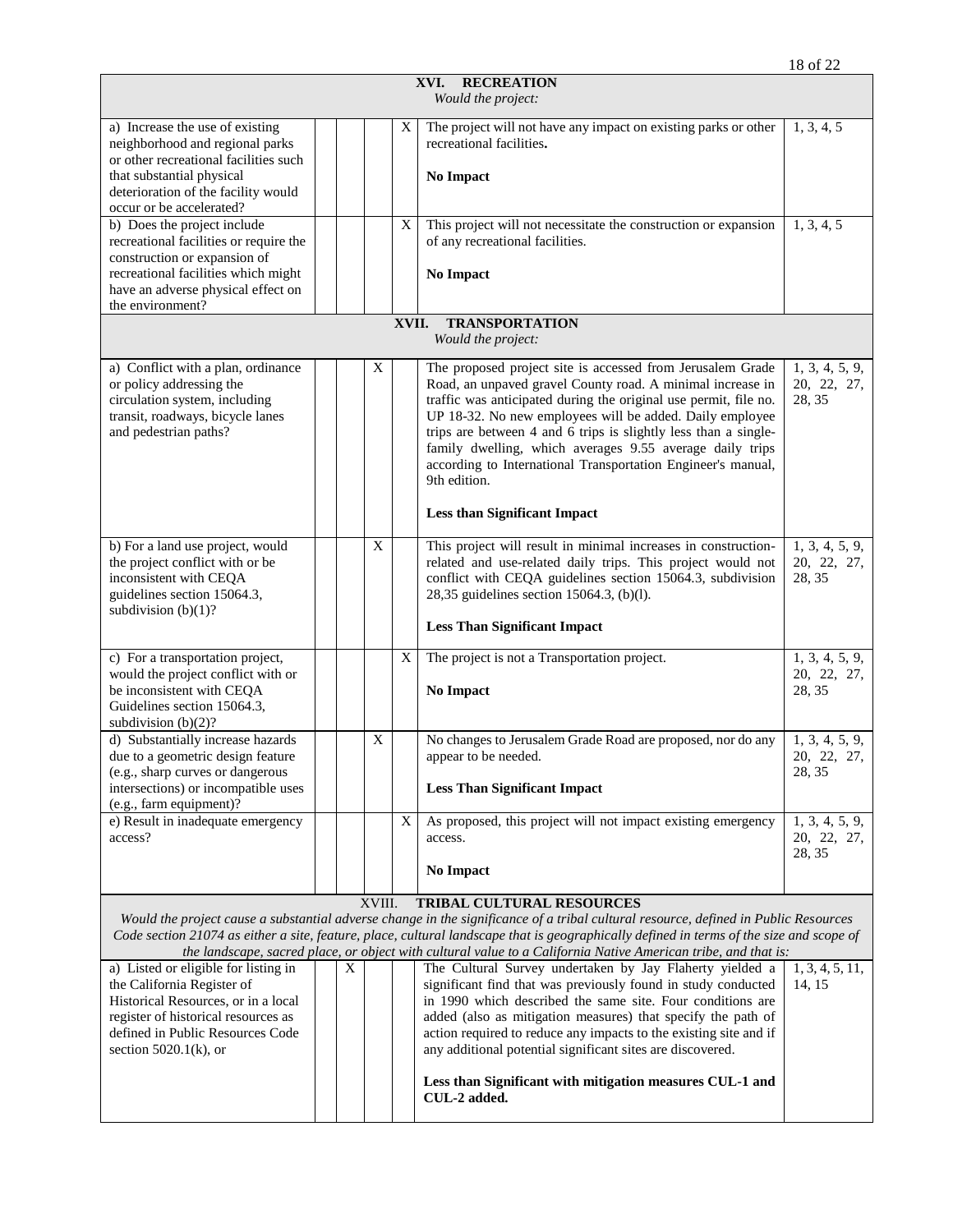|                                                                                                                                                                                                                                                                                                              |  |  |             |  |                                                                                                                                                                                                                                                                                                                                                                                                                                                                             | 19 of 22                                 |  |  |  |
|--------------------------------------------------------------------------------------------------------------------------------------------------------------------------------------------------------------------------------------------------------------------------------------------------------------|--|--|-------------|--|-----------------------------------------------------------------------------------------------------------------------------------------------------------------------------------------------------------------------------------------------------------------------------------------------------------------------------------------------------------------------------------------------------------------------------------------------------------------------------|------------------------------------------|--|--|--|
| b) A resource determined by the<br>lead agency, in its discretion and<br>supported by substantial evidence,<br>to be significant pursuant to                                                                                                                                                                 |  |  | X           |  | All local Tribes were notified of this action in July, 2019 and<br>again on March 3, 2020 via AB 52 notice. No adverse<br>comments were received from Tribes on this proposal.                                                                                                                                                                                                                                                                                              | 1, 3, 4, 5, 11,<br>14, 15                |  |  |  |
| criteria set forth in subdivision (c)<br>of Public Resources Code section<br>5024.1. In applying the criteria set                                                                                                                                                                                            |  |  |             |  | <b>Less than Significant Impact</b>                                                                                                                                                                                                                                                                                                                                                                                                                                         |                                          |  |  |  |
| forth in subdivision (c) of Public<br>Resources Code 5024.1, the lead                                                                                                                                                                                                                                        |  |  |             |  |                                                                                                                                                                                                                                                                                                                                                                                                                                                                             |                                          |  |  |  |
| agency shall consider the<br>significance of the resource to a<br>California Native American tribe.                                                                                                                                                                                                          |  |  |             |  |                                                                                                                                                                                                                                                                                                                                                                                                                                                                             |                                          |  |  |  |
| XIX.<br>UTILITIES AND SERVICE SYSTEMS<br>Would the project:                                                                                                                                                                                                                                                  |  |  |             |  |                                                                                                                                                                                                                                                                                                                                                                                                                                                                             |                                          |  |  |  |
| a) Require or result in the<br>relocation or construction of new<br>or expanded water, wastewater<br>treatment or storm water drainage,<br>electric power, natural gas, or<br>telecommunications facilities, the<br>construction or relocation of which<br>could cause significant<br>environmental effects? |  |  | X           |  | The subject parcel is served by an existing septic system. The<br>applicant shall adhere to all Federal, State and Local<br>regulations regarding wastewater treatment and water usage<br>requirements. Further, a Stormwater Management Plan was<br>submitted that address onsite drainage on this relatively small<br>cultivation area. There is no obvious change proposed that<br>might adversely affect these named categories.<br><b>Less than Significant Impact</b> | 1, 3, 4, 5, 29,<br>32, 33, 34,<br>37     |  |  |  |
| b) Have sufficient water supplies<br>available to serve the project and<br>reasonably foreseeable future<br>development during normal, dry<br>and multiple dry years?                                                                                                                                        |  |  | $\mathbf X$ |  | The applicant is required to confirm the adequacy of the water<br>source productivity as a condition of approval via well test;<br>however there are no minimum thresholds for aquifer recharge<br>in Lake County, so there is no way to verify if the water usage<br>will be detrimental to the surrounding area.                                                                                                                                                          | 1, 3, 4, 5, 29,<br>32, 33, 34,<br>36, 37 |  |  |  |
|                                                                                                                                                                                                                                                                                                              |  |  |             |  | <b>Less Than Significant Impact</b>                                                                                                                                                                                                                                                                                                                                                                                                                                         |                                          |  |  |  |
| c) Result in a determination by<br>the wastewater treatment provider,<br>which serves or may serve the                                                                                                                                                                                                       |  |  | X           |  | The site is served by an existing septic system with no known<br>issues regarding adequacy.                                                                                                                                                                                                                                                                                                                                                                                 | 1, 3, 4, 5, 29,<br>32, 33, 34            |  |  |  |
| project that it has adequate<br>capacity to serve the project's<br>projected demand in addition to<br>the provider's existing<br>commitments?                                                                                                                                                                |  |  |             |  | <b>Less Than Significant Impact</b>                                                                                                                                                                                                                                                                                                                                                                                                                                         |                                          |  |  |  |
| d) Generate solid waste in excess<br>of State or local standards or in<br>excess of the capacity of local                                                                                                                                                                                                    |  |  | X           |  | The existing landfill has sufficient capacity to accommodate<br>the project's solid waste disposal needs.                                                                                                                                                                                                                                                                                                                                                                   | 1, 3, 4, 5, 28,<br>29, 32, 33,<br>34, 36 |  |  |  |
| infrastructure?                                                                                                                                                                                                                                                                                              |  |  |             |  | <b>Less than Significant Impact</b>                                                                                                                                                                                                                                                                                                                                                                                                                                         |                                          |  |  |  |
| e) Negatively impact the provision<br>of solid waste services or impair<br>the attainment of solid waste<br>reduction goals?                                                                                                                                                                                 |  |  | X           |  | The applicant will chip and spread the cannabis waste on site.<br>Small cannabis cultivation sites such as this one generate little<br>non-cannabis related waste, and the plant waste material must<br>be chipped and spread on site.                                                                                                                                                                                                                                      | 1, 3, 4, 5, 29,<br>32, 33, 34,<br>36     |  |  |  |
|                                                                                                                                                                                                                                                                                                              |  |  |             |  | <b>Less than Significant Impact</b>                                                                                                                                                                                                                                                                                                                                                                                                                                         |                                          |  |  |  |
| f) Comply with federal, state, and<br>local management and reduction<br>statutes and regulations related to<br>solid waste?                                                                                                                                                                                  |  |  | X           |  | All requirements related to solid waste will apply to this<br>project.<br><b>Less than Significant Impact</b>                                                                                                                                                                                                                                                                                                                                                               | 1, 3, 4, 5, 29,<br>32, 33, 34,<br>36     |  |  |  |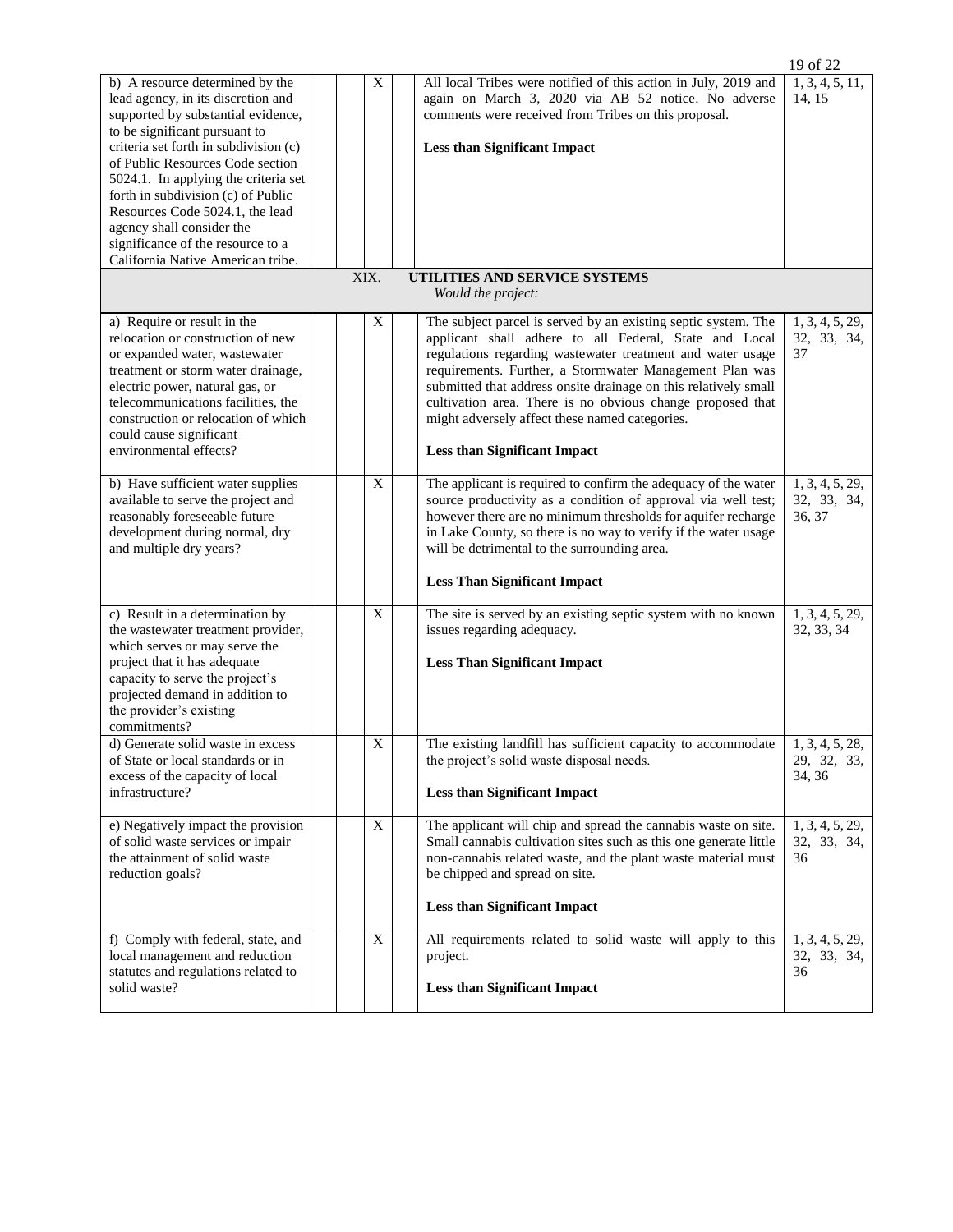| XX.<br><b>WILDFIRE</b>                                                                                                                                                                                                                                                                                                                                                                                                                                                                                                      |  |      |             |  |                                                                                                                                                                                                                                                                                                                                                                                                                                                                                                                                                                                                                                                                                                                                                                                                                                                                                                                |                                             |  |  |  |
|-----------------------------------------------------------------------------------------------------------------------------------------------------------------------------------------------------------------------------------------------------------------------------------------------------------------------------------------------------------------------------------------------------------------------------------------------------------------------------------------------------------------------------|--|------|-------------|--|----------------------------------------------------------------------------------------------------------------------------------------------------------------------------------------------------------------------------------------------------------------------------------------------------------------------------------------------------------------------------------------------------------------------------------------------------------------------------------------------------------------------------------------------------------------------------------------------------------------------------------------------------------------------------------------------------------------------------------------------------------------------------------------------------------------------------------------------------------------------------------------------------------------|---------------------------------------------|--|--|--|
| If located in or near state responsibility areas or lands classified as very high fire hazard severity zones, would the                                                                                                                                                                                                                                                                                                                                                                                                     |  |      |             |  |                                                                                                                                                                                                                                                                                                                                                                                                                                                                                                                                                                                                                                                                                                                                                                                                                                                                                                                |                                             |  |  |  |
| <i>project:</i><br>a) Impair an adopted emergency<br>response plan or emergency<br>evacuation plan?                                                                                                                                                                                                                                                                                                                                                                                                                         |  |      | X           |  | The subject site is accessed by Jerusalem Grade Road, a<br>narrow, unpaved County road. The property is located within<br>an SRA (high fire) area.<br>The fire risk on the site is mapped as being Moderate to Very<br>High; the site has varied slopes across the parcel and has a<br>relatively dense fuel load. The site was burned in 2015, so there<br>is a burn scar on the entire property. Some vegetation has<br>repopulated the lot since the fire occurred.<br>The cannabis cultivation use will not further exacerbate the<br>risk of injury or death due to a wildfire. This site is no more<br>prone to excessive fire risk than most other sites in Lake<br>County. Further, the trips generated by this use will be roughly<br>the equivalent of a single-family dwelling (around 10 average<br>daily trips) based on the number of employees proposed.<br><b>Less than Significant Impact</b> | 1, 2, 4, 5, 6,<br>20, 23, 31,<br>35, 37, 38 |  |  |  |
|                                                                                                                                                                                                                                                                                                                                                                                                                                                                                                                             |  |      |             |  |                                                                                                                                                                                                                                                                                                                                                                                                                                                                                                                                                                                                                                                                                                                                                                                                                                                                                                                |                                             |  |  |  |
| b) Due to slope, prevailing winds,<br>and other factors, exacerbate<br>wildfire risks, and thereby expose<br>project occupants to pollutant<br>concentrations from a wildfire or<br>the uncontrolled spread of a<br>wildfire?                                                                                                                                                                                                                                                                                               |  |      | $\mathbf X$ |  | The fire risk on the site is Very High, and the slope on the site<br>averages over 30%. The new 1 acre cultivation area does not<br>further exacerbate the risk of wildfire, or the overall effect of<br>pollutant concentrations to area residents in the event of a<br>wildfire.<br><b>Less than Significant Impact</b>                                                                                                                                                                                                                                                                                                                                                                                                                                                                                                                                                                                      | 1, 2, 4, 5, 6,<br>20, 23, 31,<br>35, 37, 38 |  |  |  |
| c) Require the installation or                                                                                                                                                                                                                                                                                                                                                                                                                                                                                              |  | X    |             |  | The site improvements proposed are minimal and don't rise to                                                                                                                                                                                                                                                                                                                                                                                                                                                                                                                                                                                                                                                                                                                                                                                                                                                   | 1, 2, 4, 5, 6,                              |  |  |  |
| maintenance of associated<br>infrastructure (such as roads, fuel<br>breaks, emergency water sources,<br>power lines or other utilities) that<br>may exacerbate fire risk or that<br>may result in temporary or<br>ongoing impacts to the<br>environment?                                                                                                                                                                                                                                                                    |  |      |             |  | the level of warranting additional roads. The responsible Fire<br>Districts, who were notified of this action, have not indicated<br>that additional fire breaks are necessary.<br><b>Less Than Significant Impact</b>                                                                                                                                                                                                                                                                                                                                                                                                                                                                                                                                                                                                                                                                                         | 20, 23, 31,<br>35, 37, 38                   |  |  |  |
| d) Expose people or structures to<br>significant risks, including<br>downslope or downstream<br>flooding or landslides, as a result                                                                                                                                                                                                                                                                                                                                                                                         |  |      | X           |  | There is little chance of risks associated with post-fire slope<br>runoff, instability or drainage changes based on the lack of site<br>changes that would occur by this project.                                                                                                                                                                                                                                                                                                                                                                                                                                                                                                                                                                                                                                                                                                                              | 1, 2, 4, 5, 6,<br>20, 23, 31,<br>35, 37, 38 |  |  |  |
| of runoff, post-fire slope<br>instability, or drainage changes?                                                                                                                                                                                                                                                                                                                                                                                                                                                             |  |      |             |  | <b>Less than Significant Impact</b>                                                                                                                                                                                                                                                                                                                                                                                                                                                                                                                                                                                                                                                                                                                                                                                                                                                                            |                                             |  |  |  |
|                                                                                                                                                                                                                                                                                                                                                                                                                                                                                                                             |  | XXI. |             |  | MANDATORY FINDINGS OF SIGNIFICANCE                                                                                                                                                                                                                                                                                                                                                                                                                                                                                                                                                                                                                                                                                                                                                                                                                                                                             |                                             |  |  |  |
|                                                                                                                                                                                                                                                                                                                                                                                                                                                                                                                             |  |      |             |  |                                                                                                                                                                                                                                                                                                                                                                                                                                                                                                                                                                                                                                                                                                                                                                                                                                                                                                                |                                             |  |  |  |
| a) Does the project have the<br>potential to substantially degrade<br>the quality of the environment,<br>substantially reduce the habitat of<br>a fish or wildlife species, cause a<br>fish or wildlife population to drop<br>below self-sustaining levels,<br>threaten to eliminate a plant or<br>animal community, substantially<br>reduce the number or restrict the<br>range of a rare or endangered plant<br>or animal or eliminate important<br>examples of the major periods of<br>California history or prehistory? |  |      | X           |  | The project proposes a Cultivation of Commercial cannabis in<br>a previously disturbed area. As proposed, this project is not<br>anticipated to significantly impact habitat of fish and/or<br>wildlife species or cultural resources with the incorporated<br>mitigation measures described above.                                                                                                                                                                                                                                                                                                                                                                                                                                                                                                                                                                                                            | All                                         |  |  |  |
| b) Does the project have impacts<br>that are individually limited, but<br>cumulatively considerable?<br>("Cumulatively considerable"                                                                                                                                                                                                                                                                                                                                                                                        |  | X    |             |  | Potentially significant impacts have been identified related to<br>Aesthetics, Air Quality, Cultural and Tribal Resources,<br>Biological Resources, Geology and Soils, Noise and Wildfire.<br>These impacts in combination with the impacts of other past,                                                                                                                                                                                                                                                                                                                                                                                                                                                                                                                                                                                                                                                     | All                                         |  |  |  |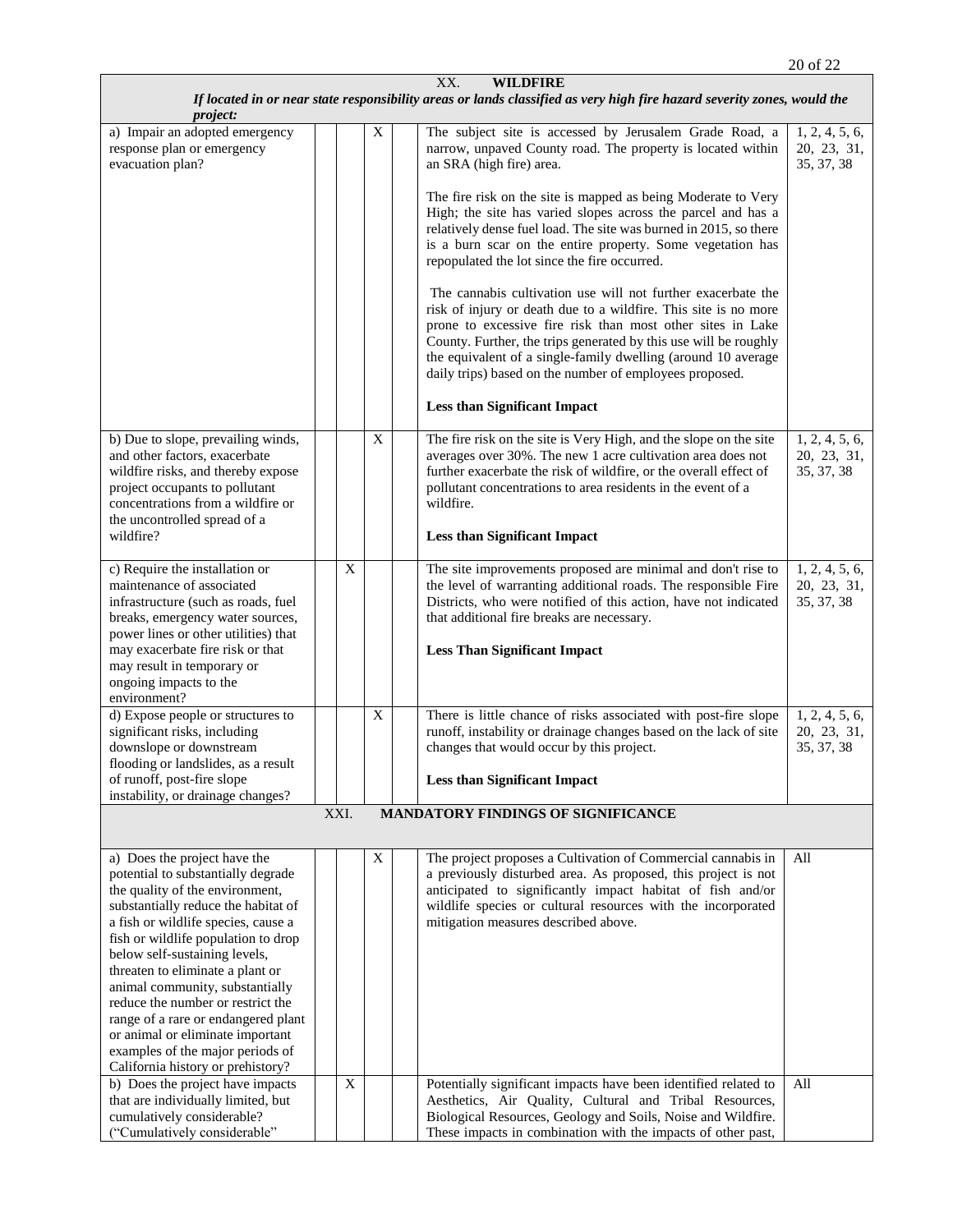| means that the incremental effects<br>of a project are considerable when<br>viewed in connection with the<br>effects of past projects, the effects<br>of other current projects, and the<br>effects of probable future<br>projects)? |   |  | present and reasonably foreseeable future projects could<br>cumulatively contribute to significant effects on the<br>environment. Implementation of and compliance with<br>mitigation measures identified in each section as project<br>conditions of approval would avoid or reduce potential impacts<br>to less than significant levels and would not result in a<br>cumulatively considerable environmental impact.                                           |     |
|--------------------------------------------------------------------------------------------------------------------------------------------------------------------------------------------------------------------------------------|---|--|------------------------------------------------------------------------------------------------------------------------------------------------------------------------------------------------------------------------------------------------------------------------------------------------------------------------------------------------------------------------------------------------------------------------------------------------------------------|-----|
| c) Does the project have<br>environmental effects which will<br>cause substantial adverse effects<br>on human beings, either directly or<br>indirectly?                                                                              | X |  | The proposed project has potential risk regarding Aesthetics,<br>Air Quality, Cultural and Tribal Resources, Biological<br>Resources, Geology and Soils, Noise and Wildfire, however<br>the implementation of and compliance with mitigation<br>measures identified in each section as conditions of approval<br>would not result in substantial adverse indirect or direct effects<br>on human beings and impacts would be considered less than<br>significant. | All |

21 of 22

\* Impact Categories defined by CEQA

#### **\*\*Source List**

- 1. Lake County General Plan
- 2. Lake County GIS Database
- 3. Lake County Zoning Ordinance
- 4. Middletown Area Plan
- 5. Center Grow Major Use Permit and Modification applications.
- 6. U.S.G.S. Topographic Maps
- 7. U.S.D.A. Lake County Soil Survey
- 8. Lake County Important Farmland Map, California Department of Conservation Farmland Mapping and Monitoring Program
- 9. Department of Transportation's Scenic Highway Mapping Program, *(http://www.dot.ca.gov/hq/LandArch/16\_livability/scenic\_highways/index.htm)*
- 10. Lake County Serpentine Soil Mapping
- 11. California Natural Diversity Database [\(https://www.wildlife.ca.gov/Data/CNDDB\)](https://www.wildlife.ca.gov/Data/CNDDB)
- 12. U.S. Fish and Wildlife Service National Wetlands Inventory
- 13. Biological Assessment for Center Grow; prepared by Ms. Lucy Macmillan, M.S. Environmental Scientist, Mill Valley, California and dated April 2019.
- 14. Cultural Site Assessment Survey Jay Flaherty, August 9, 2019.
- 15. California Historical Resource Information Systems (CHRIS); Northwest Information Center, Sonoma State University; Rohnert Park, CA.
- 16. Water Resources Division, Lake County Department of Public Works Wetlands Mapping.
- 17. U.S.G.S. Geologic Map and Structure Sections of the Clear Lake Volcanic, Northern California, Miscellaneous Investigation Series, 1995
- 18. Official Alquist-Priolo Earthquake Fault Zone maps for Lake County
- 19. Landslide Hazards in the Eastern Clear Lake Area, Lake County, California, Landslide Hazard Identification Map No. 16, California Department of Conservation, Division of Mines and Geology, DMG Open –File Report 89-27, 1990
- 20. Lake County Emergency Management Plan
- 21. Lake County Hazardous Waste Management Plan, adopted 1989
- 22. Lake County Airport Land Use Compatibility Plan, adopted 1992
- 23. California Department of Forestry and Fire Protection Fire Hazard Mapping
- 24. National Pollution Discharge Elimination System (NPDES)
- 25. FEMA Flood Hazard Maps
- 26. Lake County Aggregate Resource Management Plan
- 27. Lake County Bicycle Plan
- 28. Lake County Transit for Bus Routes
- 29. Lake County Environmental Health Division
- 30. Lake County Grading Ordinance
- 31. Lake County Natural Hazard database